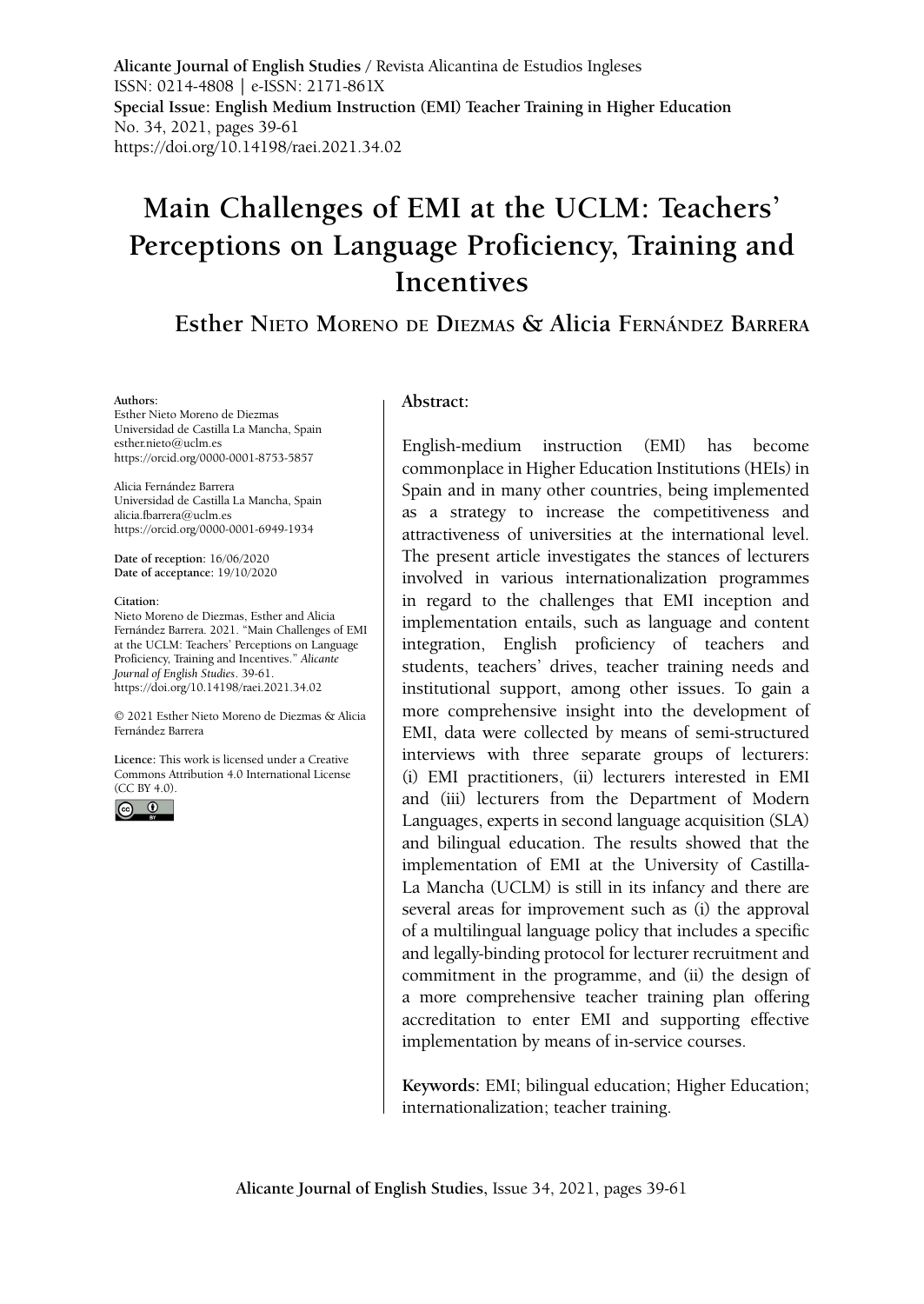# **1. Introduction**

Pressed by global demands to make Higher Education Institutions (HEIs) internationally competitive, English-Medium Instruction (EMI) programmes have increased dramatically since 2001 (Wächter and Maiworm 2014) in European Universities, thus spreading "the use of the English language to teach academic subjects (other than English itself) in countries or jurisdictions where the first language of the majority of the population is not English" (Macaro et al. 2018, 37).

The popularity of EMI in Europe mostly stems from the recommendations included in the internationalization agenda of the Bologna Declaration (1999), where the teaching of university courses in English is promoted as an essential means to increase the international competitiveness and excellence of European Universities. In this vein, instruction in English at HEIs is considered to be a catalyst for a vast number of benefits linked to internationalization and excellence including internationalization at home and internationalization of the curriculum (Leask 2015)—such as attracting international students and staff, increasing graduate employability, the expansion of international research networks and the university's international reputation, improving foreign language proficiency and the development of intercultural competences, among others.

In contrast to the exponential growth of EMI in most European countries, Spain has been "a relative latecomer to this trend" (González-Alvárez 2020, 11). Spanish HEIs have had to face the challenge of transforming teaching practices, in a country with a long tradition of teaching and learning in the first language (L1), and a "precarious language teaching and learning situation" (Sánchez Pérez and Salaberri Ramiro 2017, 142). As a consequence, internationalization/ multilingual plans have been urgently drawn up to facilitate the implementation of bilingual degrees where English is used as the medium of instruction for subject-specific contents.

This is an unprecedentedly challenging task, and some universities are struggling to enhance and extend the number and range of bilingual Bachelor's and Master's degree programmes they offer. This is particularly the case for the University of Castilla-La Mancha (UCLM, Spain). Although a set of strategies are currently being implemented to increase the number of courses taught in English, only bilingual programmes for two Bachelor's and five Master's degrees are currently offered.

The main aim of this study is to carefully look into the main obstacles and difficulties that lecturers at UCLM have to face at two separate stages: (i) when considering their participation in the bilingual programme, and (ii) once they have started teaching their courses in English. The challenges EMI entails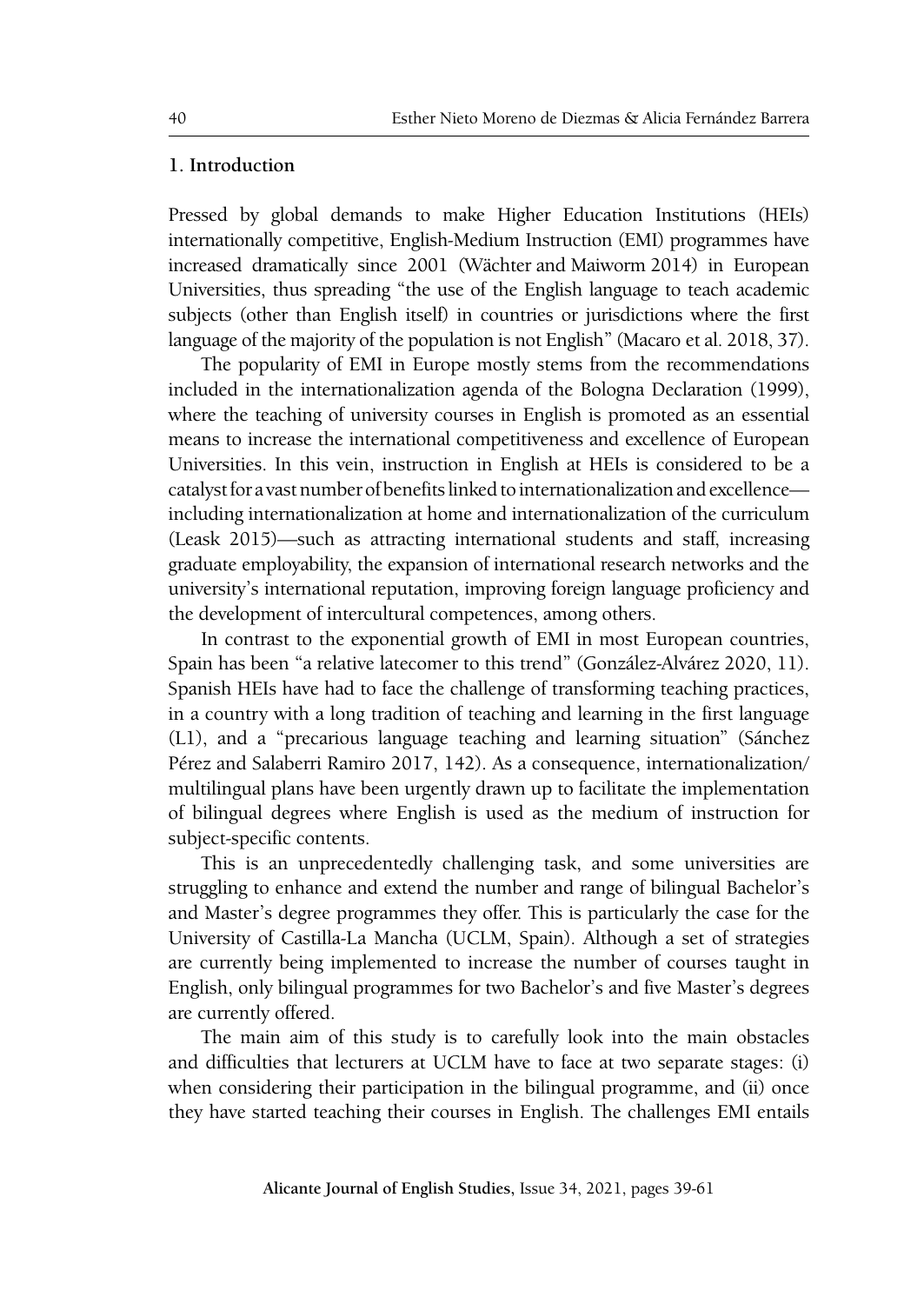are multifaceted and pertain not only to teacher training—that is, providing lecturers with opportunities to improve their language proficiency and learn appropriate teaching methodologies—but also to bilingual teacher recruitment, language accreditation and teacher incentives. This study is potentially useful for regional university administrators and makes a contribution to identifying areas of improvement related to the implementation of EMI programmes.

This paper is organised in six sections. After framing the study against the backdrop of previous research on the major issues with regard to EMI programme implementation for lecturers and HEIs (Section 2), the objectives and research questions are stated (Section 3). The article will then go on to explain the research methodology employed, including the context of the study and a description of the main internationalization programmes at the UCLM (Section 4). The next sections are devoted to presenting and discussing the most important results (Section 5), and the main conclusions of the investigation along with a reflection on recommendations for future areas of improvement (Section 6).

# **2. Background**

Universities throughout the world are promoting the implementation of EMI courses as a way to extend their global presence and improve their positions in university rankings, against the backdrop of a highly competitive market. While the benefits for HEIs are, thus, quite self-evident, it is necessary to gain more insight into the reasons and motivations which drive lecturers to leave their comfort zone and teach in another language. In this vein, to fully understand the conjoint effort lecturers and universities have to make to successfully implement EMI, it is necessary to look into the main challenges practitioners have to face, and the role HEIs play in organizing and supporting the whole process.

# *2.1. Challenges for EMI lecturers*

Undoubtedly, teaching in English "makes the learning process more arduous and demanding" (Doiz and Lasagabaster 2018, 659), and requires an additional effort for non-native English-speaking lecturers in terms of the elaboration of classroom materials, the preparation of lessons, and the creation and implementation of assessment tools, not to mention the "personal investment" (Doiz and Lasagabaster 2018) and time commitment necessary to keep their English proficiency up-todate (reading, watching films in English, stays abroad, etc.).

Similarly, lecturers are confronted with a new teaching scenario, one in which they have the handicap of their own incomplete command of the language of instruction. In this vein, the study conducted by Doiz et al. (2019)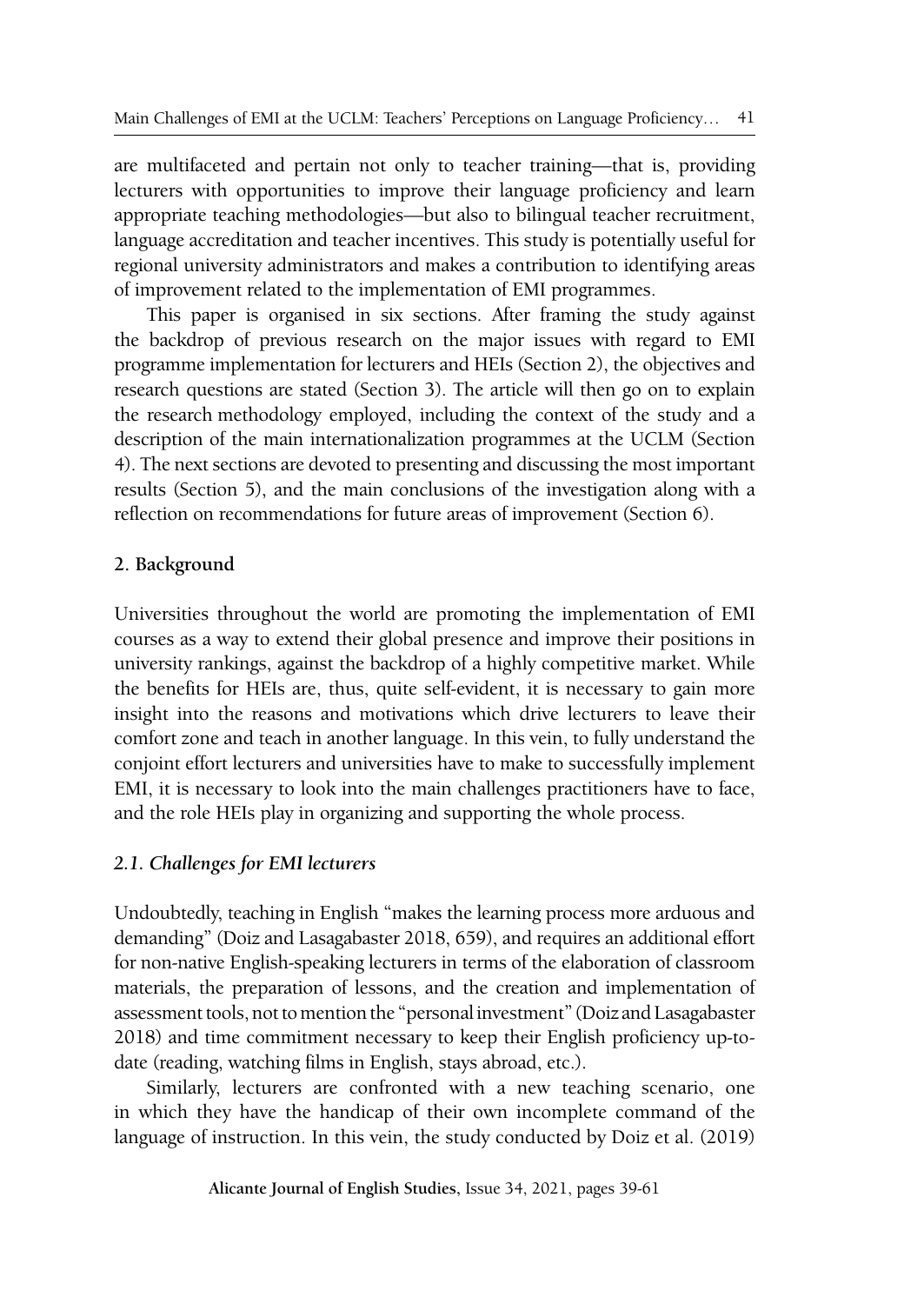concluded that lecturers attributed to teaching in a foreign language a number of negative consequences, such as a decrease in the degree of detail and depth of their explanations, a reduction in their communicative skills to paraphrase and make the message clear, and a significant reduction in the vocabulary they use—a shortcoming also detected in previous studies (Bolton and Kuteeva 2012; Pecorari et al. 2011).

As a consequence, EMI lecturers feel more tense and stressed, need to concentrate harder during their classes, and experience feelings of insecurity and disempowerment (Doiz and Lasagabaster 2018). Teachers observe that teaching in English reduces their capacity to improvise and their spontaneity, thereby negatively affecting the emotional links and good rapport they are used to establishing with their students when teaching in their mother tongue (Doiz et al. 2019).

# *2.2. Challenges in EMI programme design*

English instruction involves significant costs for lecturers compared to teaching in their mother tongue. Therefore, if HEIs want to extend the number of EMI courses they offer, they cannot rely exclusively on lecturers' intrinsic motivation—such as improving their own language competence and professional development opportunities, among others (Dafouz 2018)—and instead need to incorporate in their internationalization plans a system of incentives that is attractive enough to stimulate lecturers' participation. In this respect, O'Dowd (2018, 6) recommends developing "specific language policy documents and programmes", and Drlja a and Vodopija-Krstanovi (2015, 43) consider that "financial support, workload modification, and language assistance" are essential prerequisites that institutions should provide to EMI lecturers. Gröblinger (2017) adds further needs to be addressed to the list, such as proof-reading of materials in English created by lecturers, supervised feedback, language training, and methodology courses.

To meet all these challenges, the design of a successful EMI programme requires the coordinate response of various university bodies, such as Vice-Rectorates, Faculties, Departments, and Language Centres. Although the Vice-Rectorate for International Relations is the primary entity responsible for launching internationalization plans including EMI, the implementation of English as a medium of instruction affects the Vice-Rectorate for Teaching Staff, which has to provide accredited lecturers, and guarantee them remaining in the programme, and also the Vice-Rectorates for Teaching, and for Finance and Planning. The fact that EMI is at the intersection of the competencies of these institutions—and therefore its smooth functioning relies on the contributions of all of them—is not an unproblematic area (González-Alvárez 2020, 15). The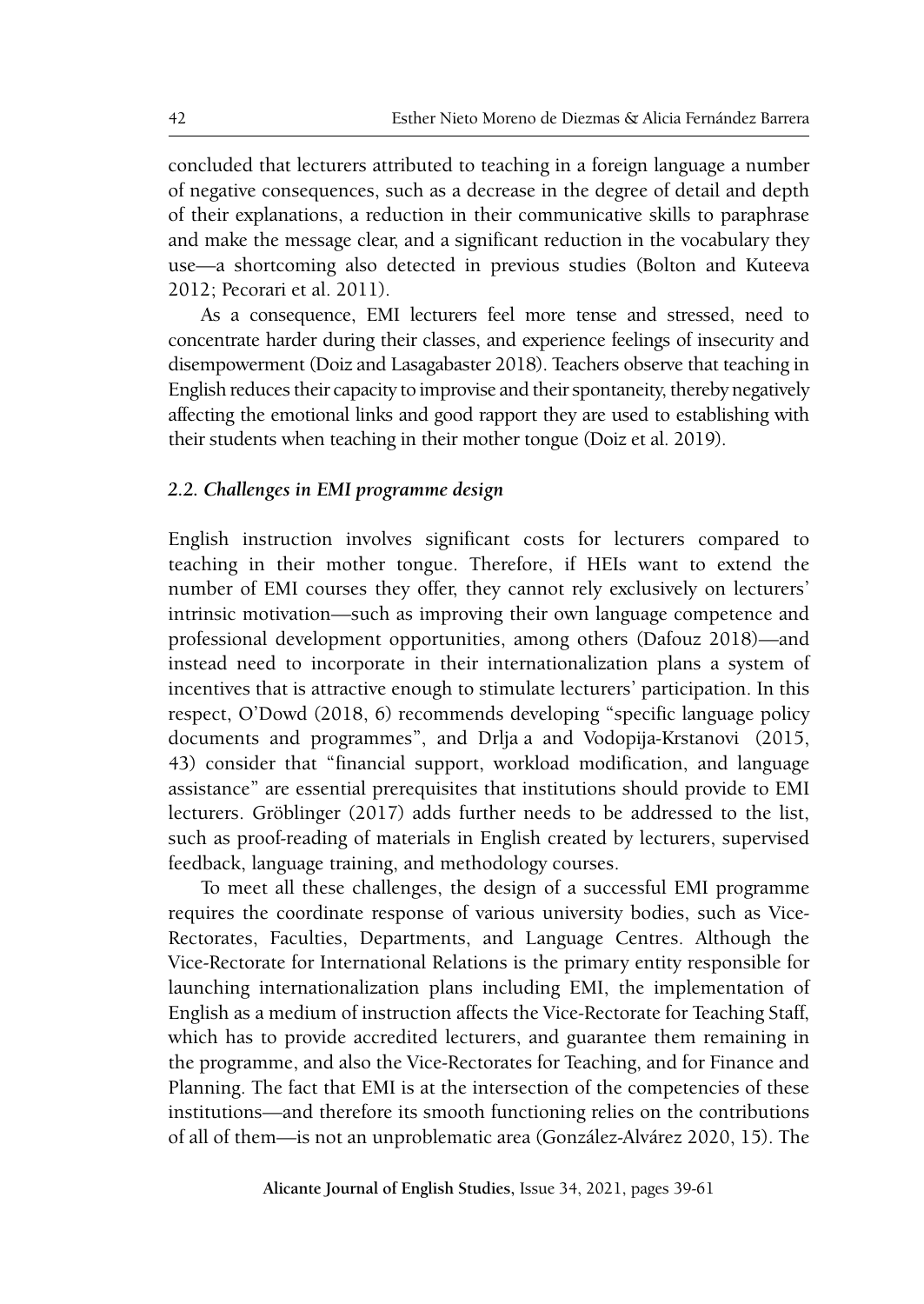lack of coordination between the different university bodies involved in EMI could lead to "fragmentation in the provision" and necessitate "renewed focus at policy level" (Dafouz et al. 2019, 1).

To complicate the scene even more, the agents responsible for EMI, also called EDs (Educational Developers), vary enormously from university to university in terms of backgrounds and areas of expertise, which affects their perspectives on the role of languages (Dafouz et al. 2019). This diversity in terms of the insight of EDs exerts an influence on the design of teacher training programmes, which may range from paying attention only to improving the language proficiency of lecturers to including training in more varied language awareness issues and providing pedagogical guidelines.

It cannot be denied that a sufficient command of English is a prerequisite to teach subject-specific contents in that language. Unfortunately, official reports and recommendations consistently identify the low level of English of the university community as a weakness for EMI implementation (e.g., Ministry of Education, Culture and Sport, 2014), thereby pointing to improving English language proficiency as one of the most urgent needs (Bazo et al. 2017).

Nevertheless, it is paramount to note that language needs for EMI are not restricted to merely improving the general level of English of lecturers. Airey (2011), for example, argues that lecturers should bear in mind they need to transmit and teach the so called "disciplinary literacy" to allow their students "to appropriately participate in the communicative practices of a discipline" (Airey 2011, 3). Lecturers therefore have to consider what students' language needs are to perform in three main contexts: society, the workplace, and the academy (Airey 2020), and have a sufficient command of technical, formal and informal language to adapt to different communicative situations, inside and outside the classroom. Macaro (2019), in turn, underscores the complex role of language in EMI, and suggests it would be beneficial for lecturers, to develop their applied linguistic competences. In fact, there are "communicative issues that already exist in monolingual L1 settings" (Airey 2020, 343), which all the more should be considered when teaching in a foreign language. Accordingly, some kind of tailored applied linguistic training would be useful for lecturers to deal with EMI challenges (Macaro 2019), particularly in terms of the analysis of language demands and establishing language goals for students.

However, and despite these recommendations, "the awareness of language issues among programme designers and teachers is not […] strong" (Schmidt-Unterberger 2018, 2). The complex role of language is not only often disregarded in many teacher training programmes, but, in addition, some EMI lecturers consider that it is not their responsibility to teach language (Airey 2012)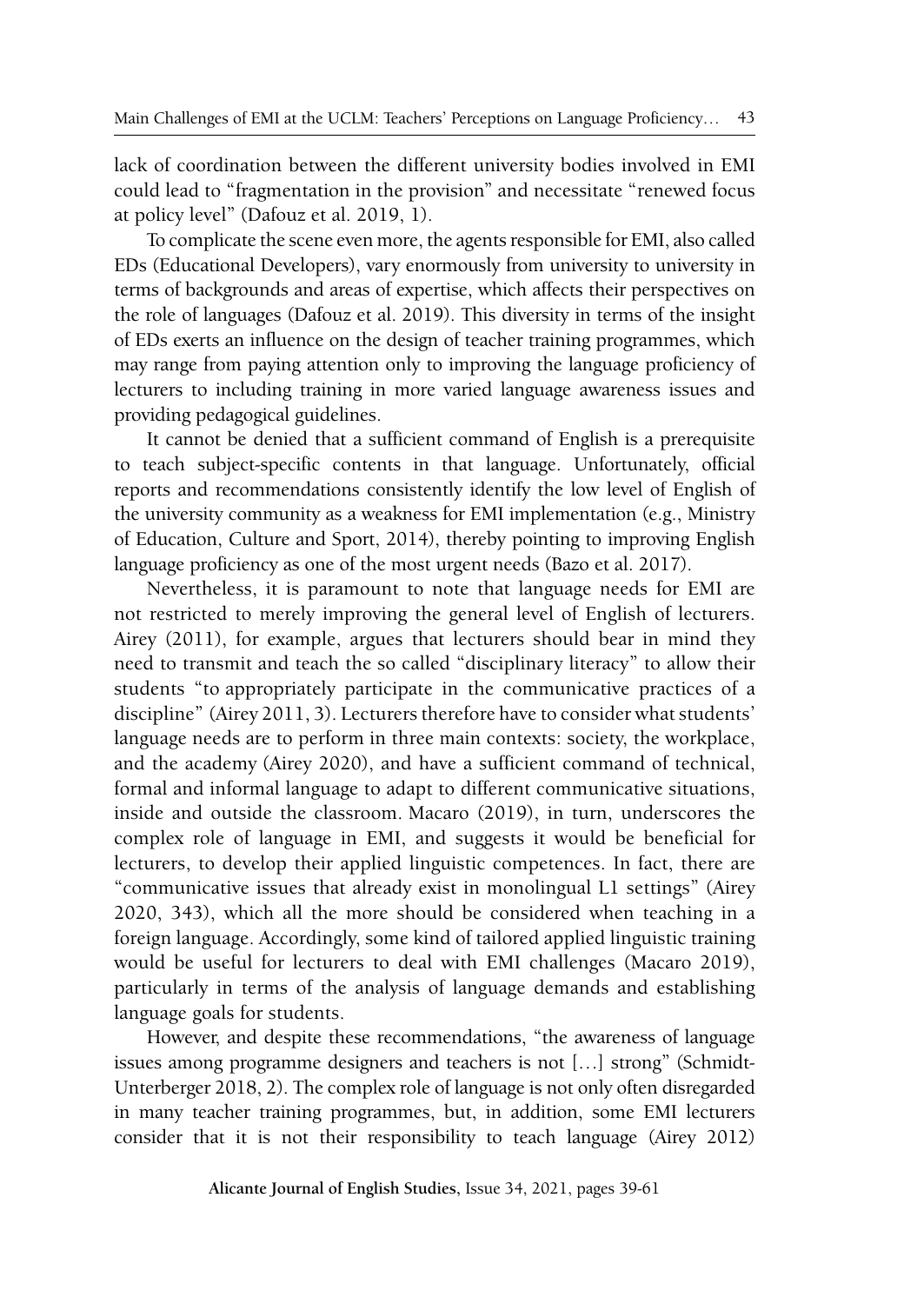indicating that "the shift from L1 to EMI is reduced to a change in the vehicle of communication" (Cots 2013, 117). At this point the controversial issue of the integration of content and language learning in HEIs arises.

While Content and Language Integrated learning (CLIL) has been widely embraced in primary and secondary school settings, university lecturers are typically reluctant to include language goals in their lessons (Doiz et al. 2019), since they consider "content is king" (Airey 2020, 343), and they also have a "lack of training in language teaching" (Cots 2013, 117). It has to be taken into consideration that CLIL has been considered the most suitable approach to meet the European ideal of plurilingual competence for European Union (EU) citizens (Dearden 2014) objectified in the mother tongue  $+$  2 languages strategy. Thus, "the main rationale behind CLIL provisions is to improve proficiency in second languages" (Nieto Moreno de Diezmas 2020, 384), while the overriding goal for EMI programmes in tertiary education is to contribute to meeting the internationalization goals of universities (Doiz and Lasagabaster 2020), and not specifically to attain language learning goals.

Exploring the connotations of CLIL, which is linked to language learning in bilingual programmes at non-university levels, it is necessary to adopt a specific approach for EMI in HE, and the acronym ICLHE (Integrating Content and Language in Higher Education) seems to be gaining momentum in recent years. ICLHE is also based on the concept of integration of content and language, and therefore includes in its methodology language awareness principles and applied linguistic strategies, contextualised in the specific needs of HE. Nonetheless, ICLHE acknowledges teaching in English is not the same as teaching in the mother tongue and includes methodological challenges beyond the shift of the language for instruction. To train lecturers in methodological approaches for EMI is not only crucial for successful bilingual practice (Cots 2013), but is also a demand made by EMI lecturers themselves (Sánchez Pérez and Salaberri Ramiro 2017), who often feel unsupported by their university (Dafouz et al. 2019) and that they have to build up their instructional practice "basically in a 'trial and error' fashion" (Farrell 2019, 1).

All in all, the challenges that EMI lecturers have to confront are multiple and complex, and, against this backdrop, it is not surprising that many universities, such as the UCLM, struggle to find enough lecturers interested in participating in EMI programmes. Similarly, HEIs have to deal with considerable number of challenges, such as to define their EMI plans, establish incentives and procedures for teacher recruitment, and create a pre-service and in-service teacher training (i.e. prior to their involvement in the EMI programme and during the development of EMI courses) aimed at providing lecturers with linguistic and methodological competences for HE EMI classrooms.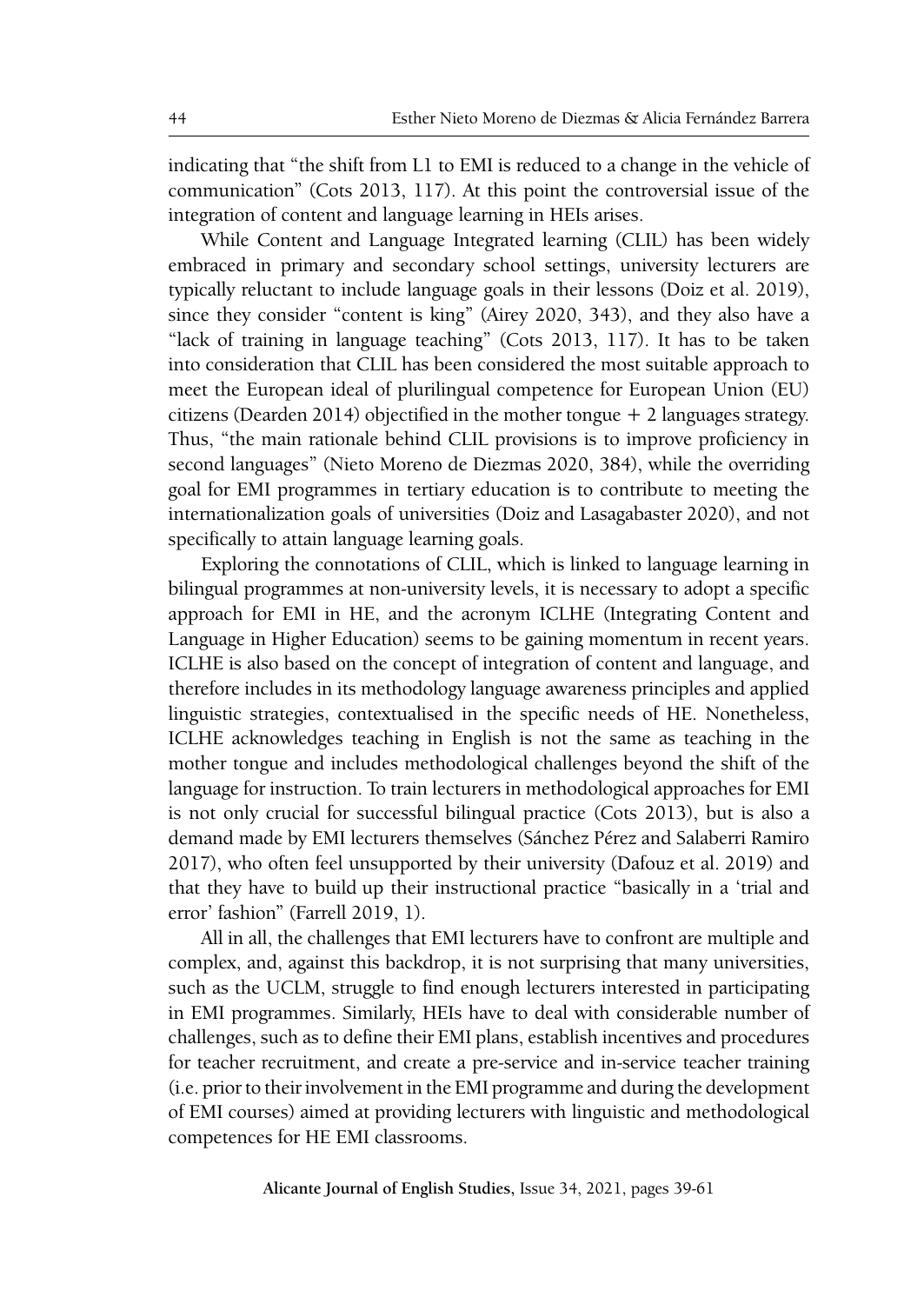# **3. Main Objectives of the Study and Research Questions**

As mentioned before, the focus of this investigation is on understanding the difficulties lecturers and HEIs encounter in extending the number of bilingual Bachelor's and Master's degrees they offer. The study is set at the UCLM and aims to identify the causes for the low number of bilingual courses offered there by delving into lecturers' motivations, fears and stances towards the EMI plan of their institution.

The research questions this study addresses are as follows: i) What motivates lecturers to participate in the EMI programme? ii) What are the main challenges lecturers have to face in order to implement EMI? iii) What are the strengths and weaknesses of the EMI plan at the UCLM according to lecturers? iv) What suggestions do lecturers have to improve the EMI plan at the UCLM?

To gain a more comprehensive insight into the development and prospects of EMI at the UCLM, data was collected, via semi-structured interviews, not only with respect to the views of lecturers already delivering their subjects in English, but also the insights of lecturers interested in EMI, and SLA experts.

# **4. Methodology**

#### *4.1. Research context*

This study was undertaken at the UCLM, a young multicampus university located in central Spain with faculties on six separate campuses. The UCLM offers around one hundred and seventy-five degrees, including Bachelor's, Master's, and Doctoral degrees, with around thirty thousand students, and two thousand two hundred lecturers.

Having to compete among other national and international universities, the Vice-Rectorate of International Relations endeavours to meet global ranking standards and to promote staff and student mobility, with the aim of making UCLM more attractive to prospective students and lecturers, and making students more employable in the future job market. Within this framework, expanding the number of EMI courses and implementing bilingual degrees are two of the most complex challenges, taken into account that to date, as mentioned earlier, there are only two bilingual Bachelor's degrees and five bilingual Master's degrees.

As a result, it is true that English instruction is in its early days at the UCLM, and unlike other Spanish universities with more developed EMI programmes, there is not a published protocol or a specific linguistic policy plan related to the implementation of English as a language of instruction. However, the Vice-Rectorate of International Relations of the UCLM established a set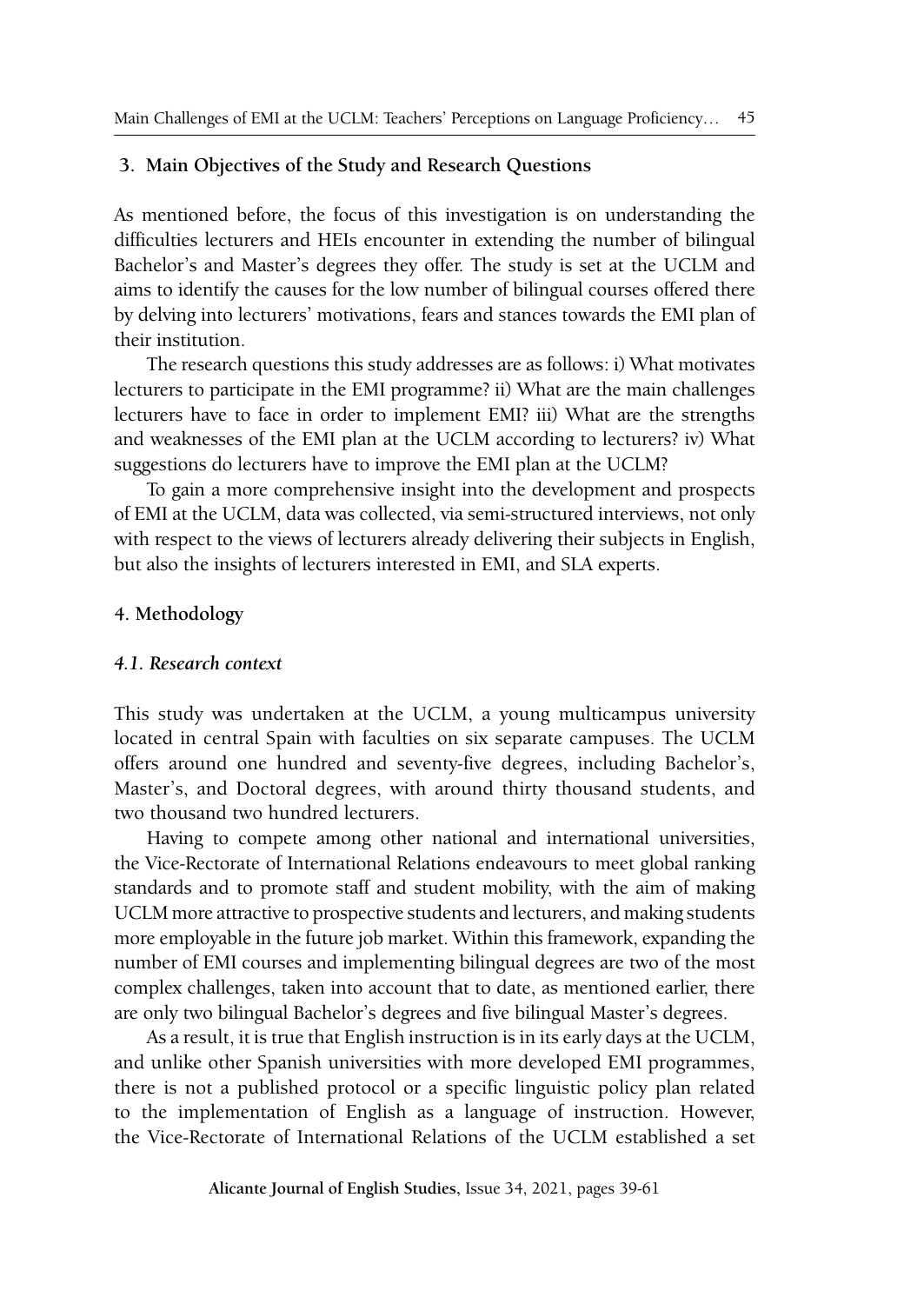of requirements and support measure in the process of creating the current bilingual Bachelor's and Master's degrees.

The EMI initiative at the UCLM intends to offer bilingual branches within their existing degrees, parallel to the current non-bilingual studies. This way, students who choose a particular degree could voluntarily enroll either in the bilingual modality (where it is offered) or in the ordinary L1 version.

Degrees can be designated as bilingual when it is guaranteed that at least 40% of the credits of their study plan are taught in English, and consequently the use of EMI cannot be an initiative undertaken by an isolated lecturer, but rather has to be integrated in the context of a bilingual degree. To teach on a bilingual degree, the language requirement for lecturers is to have at least a B2 level of the Common European Framework of Reference for languages (CEFR). A wide range of exams provided by both public and private institutions are recognised, and the Centre for Languages of the UCLM also provides training and accreditation to this end. In the event that lecturers have the communication competence required but they do not possess official certifications, the Department of Modern Languages can validate lecturers' language level after examining evidence presented by the candidate, such as articles written in English, participation in international conferences and research, and teaching stays abroad.

In sum, the access of lecturers to EMI is not very demanding in terms of language proficiency, bearing in mind that the tendency in bilingual education, both for HEIs and non-university centres, is for teachers to hold a qualification at C1 of the CEFR. Likewise, at UCLM, lecturers are not required to commit to teaching their subject in English for a specified period. This can be interpreted as a way to facilitate the recruitment of staff to teach in English. Similarly, there is no mandatory EMI course that lecturers need to complete before starting to teach through English, which implies teachers are not provided with pedagogical guidelines when they start implementing EMI. As for in-service training, some English language courses are offered via the Centre for Languages of the UCLM, mostly based on improving general English language proficiency, whereas methodological issues are effectively disregarded.

When starting to implement new bilingual degrees, the UCLM offered the support of a native-English-speaking language assistant to revise the teaching materials produced by EMI lecturers, as well as to resolve pronunciation, vocabulary and grammar issues when they were preparing their lectures. Furthermore, the challenge EMI lecturers face in terms of lesson preparation, elaboration of teaching materials and marking tests and projects is recognised with a one-third reduction in their overall teaching load.

Given that the number of bilingual degrees is insufficient to increase its attractiveness for incoming mobility, the UCLM is currently implementing an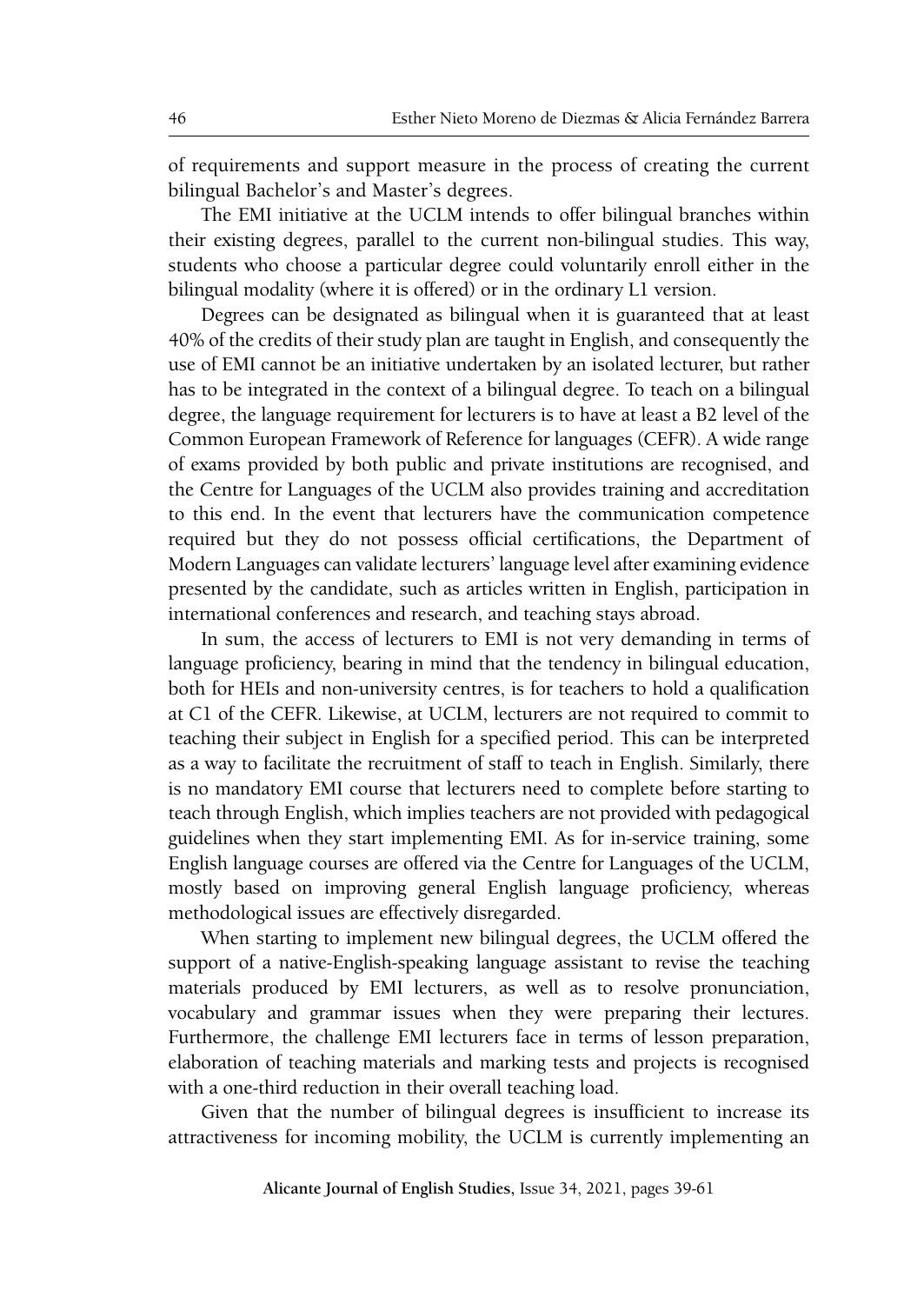additional strategy: cataloguing English Friendly subjects. On a yearly basis, lecturers can add the subjects they teach to this catalogue if they commit to: (i) providing some of the course materials in English, (ii) using English in oral and written communications with international students, and (iii) conducting the exams and projects of international students in English. In this way, English Friendly subjects, although they are not taught in English, might be considered to be a suitable **option** for international students, thereby contributing to improving the international offer. Additionally, the English Friendly programme could act as a stimulus for lecturers to practice and improve their English proficiency, since they have to use English with their international students. As a matter of fact, most teachers of English Friendly subjects possess a B2 qualification or have a similar level of English, and while they are interested in EMI, they cannot implement it because they are teaching in non-bilingual degrees which do not have enough teachers with the required language expertise who are willing to launch a bilingual branch.

# *4.2. Qualitative Research Data Collection*

This study uses qualitative research methods and empirical data collection with a total of twenty participants. Interview extracts have been examined through an ethnographic lens (Copland and Creese 2015) with the aim of exploring, interpreting and analysing different stakeholders' perspectives towards EMI. In this regard, ethnographies in qualitative research "allow us to see how language practices are connected to the very real conditions of people's lives, to discover how and why language matters to people in their own terms, and to watch processes unfold over time" (Heller 2008, 250). Although this approach has traditionally focused on language use, for the purpose of this article, the ethnographic approach is adopted in terms of methodological tools for data collection (i.e. interviews and interviewers' notes). The aim is to critically reflect upon emerging issues in localised EMI contexts as well as to describe in detail everyday life events that would make sense in relation to the institutionalization of EMI taking into account stakeholders' perspectives.

For this study, ethnographic data include informal discussions, EMI teaching material and institutional artifacts about the implementation of EMI at the UCLM, as well as a corpus of audiotaped semi-structured interviews with EMI practitioners, English Friendly lecturers, and EMI/CLIL researchers/SLA lecturers from different areas of expertise, schools and UCLM campuses. Interviews were conducted in Spanish; however, for the purpose of this article, extracts have been directly translated into English.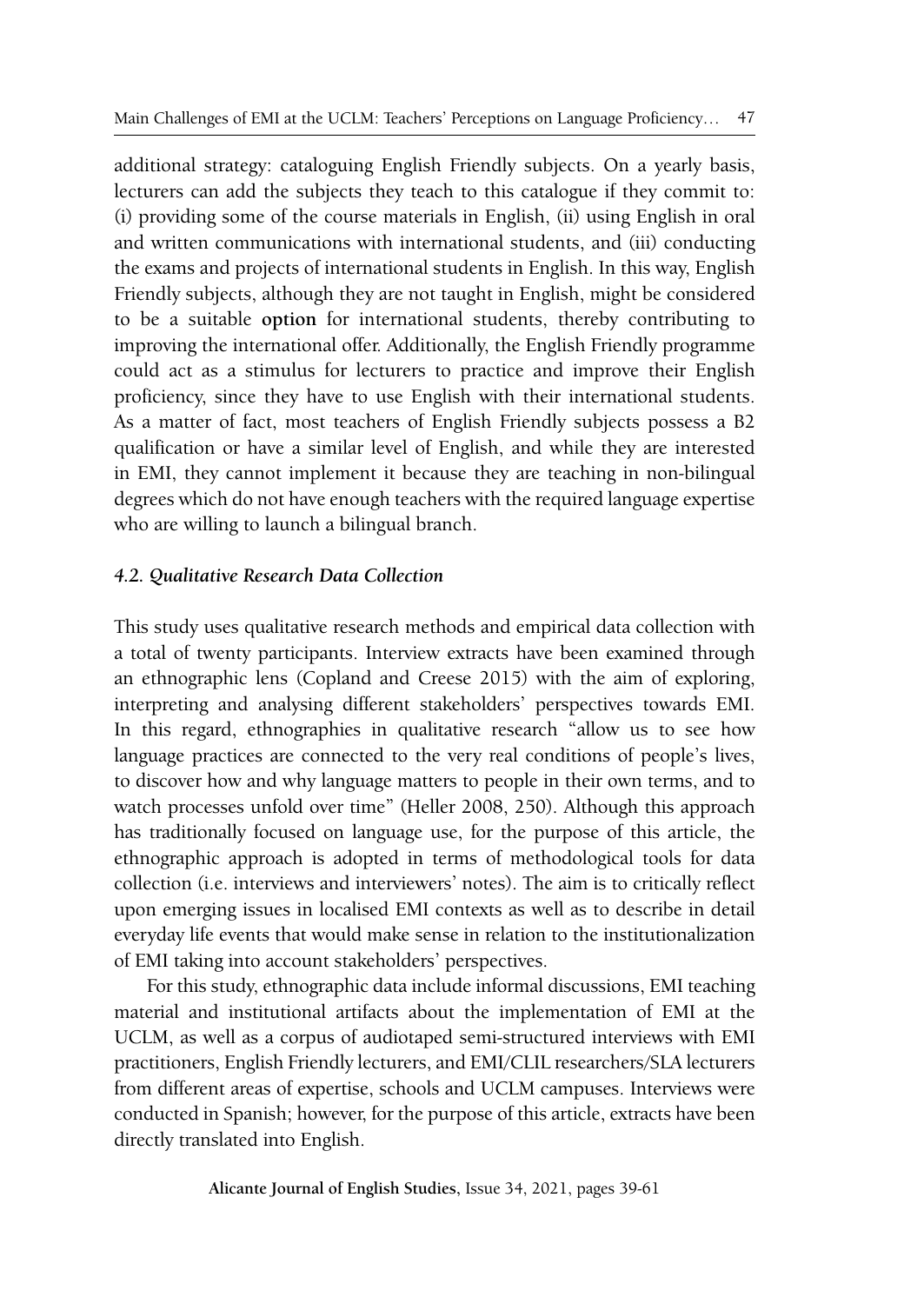The interviews were conducted in small groups where participants had similar professional backgrounds and teaching profiles (see Table 1): i) EMI practitioners (EMIP, hereafter) in various fields (Computer and Civil Engineering, Psychology, Mathematics, Geography, Physics and Pharmacy); ii) lecturers interested in English instruction but who had no EMI experience (English Friendly lecturers; henceforth, EFRL); and iii) SLA specialists and EMI/CLIL researchers from the Department of Modern Languages (DML), including experts in language accreditation (Centre for Languages), all belonging to different schools and campuses. These semi-structured interviews were conducted with a total of twenty participants during the second term (March-April 2020). The table below provides more detailed information about the participants' backgrounds and the campus where they are located in order to obtain a broader perspective as a whole regional institution. For the purpose of this article, all participants have been coded (i.e., as P1, P2, and so on), as have the different campuses (C1, C2, etc.) in order to maintain participants' anonymity.

| <b>PARTICIPANTS</b>                       | <b>TEACHING PROFILE</b>           | <b>AREA OF EXPERTISE</b>                    | <b>CAMPUS</b>  |  |  |
|-------------------------------------------|-----------------------------------|---------------------------------------------|----------------|--|--|
| (P)                                       |                                   |                                             | (C)            |  |  |
| i) EMI practitioners (EMIP)               |                                   |                                             |                |  |  |
| P1                                        | Computer Engineering              | <b>Bilingual Degree</b>                     | C1             |  |  |
| P <sub>2</sub>                            | Computer Engineering              | <b>Bilingual Degree</b>                     | C1             |  |  |
| P <sub>3</sub>                            | Civil Engineering                 | <b>Bilingual Final</b><br>Master's projects | C <sub>1</sub> |  |  |
| ii) English Friendly Lecturers (EFRL)     |                                   |                                             |                |  |  |
| P <sub>4</sub>                            | Psychology                        | English Friendly                            | C1             |  |  |
| P <sub>5</sub>                            | Psychology                        | English Friendly                            | C <sub>2</sub> |  |  |
| P <sub>6</sub>                            | Mathematics                       | English Friendly                            | C <sub>2</sub> |  |  |
| P7                                        | Mathematics                       | English Friendly                            | C1             |  |  |
| P8                                        | Geography                         | English Friendly                            | C1             |  |  |
| P <sub>9</sub>                            | Physics                           | English Friendly                            | C <sub>2</sub> |  |  |
| P10                                       | Pharmacy                          | English Friendly                            | C <sub>3</sub> |  |  |
| iii) Department of Modern Languages (DML) |                                   |                                             |                |  |  |
| <b>P11</b>                                | <b>SLA</b>                        | Centre for L.                               | C1             |  |  |
| P12                                       | <b>SLA</b>                        | Centre for L.                               | C1             |  |  |
| P13                                       | <b>SLA</b>                        | Arts & Humanities                           | C1             |  |  |
| P14                                       | Researcher in Bilingual Education | Faculty of Educ.                            | C1             |  |  |
| P15                                       | Researcher in Bilingual Education | Faculty of Educ.                            | C1             |  |  |
| P16                                       | Researcher in Bilingual Education | Faculty of Educ.                            | C <sub>1</sub> |  |  |

Table 1. Participants' professional background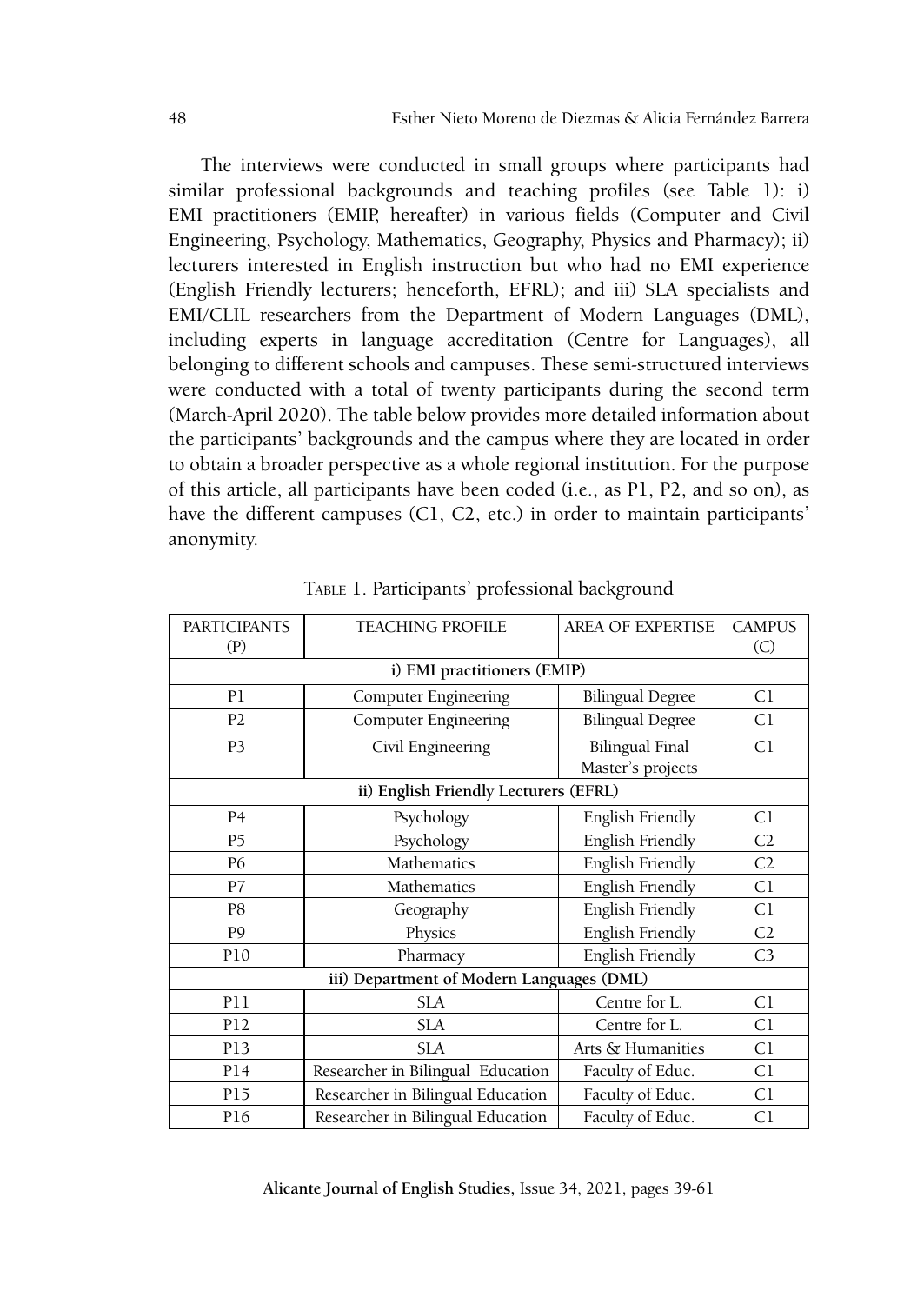| Main Challenges of EMI at the UCLM: Teachers' Perceptions on Language Proficiency |  | 49 |
|-----------------------------------------------------------------------------------|--|----|
|-----------------------------------------------------------------------------------|--|----|

| P17             | Researcher in Bilingual Education | Faculty of Educ.       | Cl |
|-----------------|-----------------------------------|------------------------|----|
| P18             | Researcher in Bilingual Education | Faculty of Educ.       | Cl |
| P19             | Researcher in Bilingual Education | Centre for L./ Faculty | C2 |
|                 |                                   | of Educ.               |    |
| P <sub>20</sub> | Researcher in Bilingual Education | Faculty of Educ.       |    |

Interviews were conducted in line with our research questions (see Section 3), which addressed lecturers' motivation, fears and stance towards the EMI plan at the UCLM. In this regard, data collection has been crucial for the achievement of the main goal of this project as stakeholders' discourses about EMI have provided insightful accounts of how it is being implemented in real contexts and what the implications are for future areas of improvement.

# **5. Results and discussion**

For the purpose of this paper, the data discussed have been examined according to the most dominant discourses emerging in the interviews regarding the ways in which EMI is being approached in very specific domains. As such, the aim was to explore the existing challenges and viable areas for improvement from different teachers' perspectives. Specifically, this data analysis focuses on the following key issues: 1) motivations and benefits; 2) language proficiency; 3) methodology and teacher training; and 4) teacher provision and commitment.

# *5.1. Motivations and benefits*

# "I don't want to be left behind." (P8)

Given that several internationalization initiatives such as EMI programmes are in vogue at most Spanish universities these days, it is perhaps not surprising that the idea of not being "left behind" was acknowledged by one EMIP and all EFRL interviewees (P3, P4, P5, P6, P7, P8, P9, and P10). Against this backdrop, the existing number of EMI plans at the UCLM has raised awareness within lecturers, thus becoming more engaged with the EMI initiative. As a matter of fact, according to some EMIPs, these programmes have become "a really good bet for our university" (P1) in terms of prestige in world university rankings.

However, there is no gain without pain, and both EMIPs and EFRLs consider that EMI demands more time to prepare lectures and correct student tasks (P2, P6, P8). This extra effort is acknowledged in the EMI programme of the UCLM with, as mentioned earlier, a reduction in teaching load of a third, which might seem to be a highly appealing incentive. From a more critical stance, EMIPs P1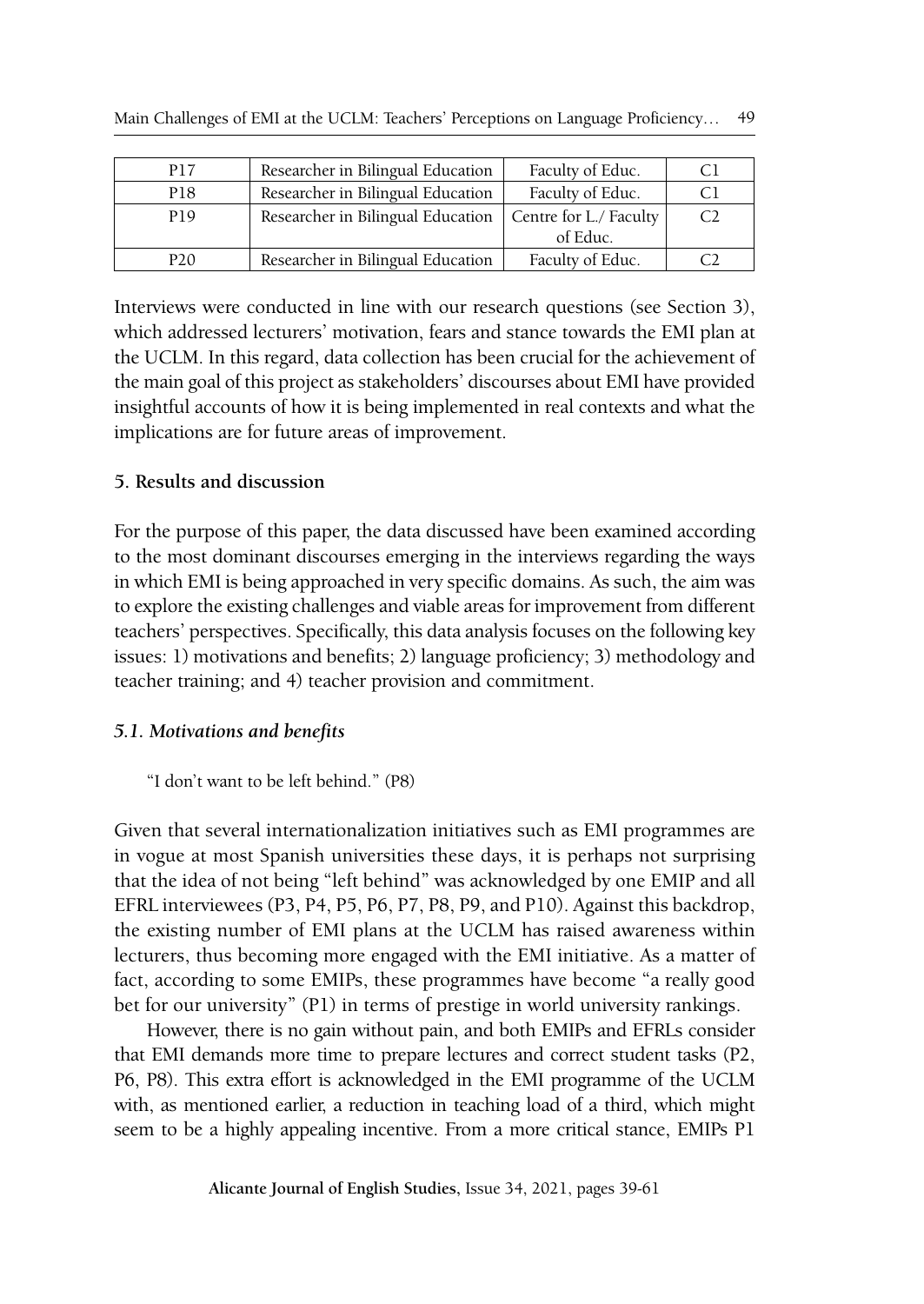and P2 argued that this significant portion of teaching reduction might not in fact correspond to the amount of work that lecturers actually had to do, while EFRLs P3 and P4 complained that this reduction in teaching hours was detrimental to their professional career, making it more difficult to be promoted to Senior Lecturer or Full Professor, which requires a higher number of teaching hours to be accredited.

"I want to learn more and better English." (P2)

Despite the possible downside for promotion, some EFRLs highlighted the importance of improving their language level as one of the main incentives to participate in the programme (P4, P5, P9, and P10). In this regard, P2 particularly emphasised the potential expansion of their vocabulary to manage classroom discussions. The fact of having to communicate and interact in English, as well as to deal with content-related issues and specific terminology, led many lecturers to sign up for English courses in language schools or at the UCLM's own Centre for Languages with the aim of obtaining official accreditation. In P5's words, "it [EMI] implies professional development and personal motivation".

"Bilingual students get better academic results and the advantage is that it [the bilingual group] is a small group, which makes them come together and the average level is higher." (P2)

According to EMIPs (P1 and P2) teaching bilingual groups guarantees more committed students, which makes teachers' work easier and more motivating. The bilingual class is more "select" because learning in English involves an additional challenge that students voluntarily accept when they enroll on EMI courses. In the interview, P1 categorised these students as "little Spartans", highlighting the extra effort they have to make while being immersed in a bilingual degree such as Computer Engineering.

Another significant motivation for EMIPs is that bilingual groups tend to be less crowded because the number of the bilingual students is reduced compared to non-bilingual branches, which reduces teachers' workload, favours cohesion among students and the achievement of higher average academic results. As a matter of fact, some EMIPs (P1 and P2) confessed that their bilingual students are in general by far more mature, more intellectually demanding and much more engaged in becoming excellent future engineers than their non-bilingual peers. In contrast, (P1 and P2) explained non-bilingual students are generally less committed to hard work. Consequently, the learning pace and classroom management within these bilingual groups play an important role in lecturers' personal motivations towards English-medium instruction.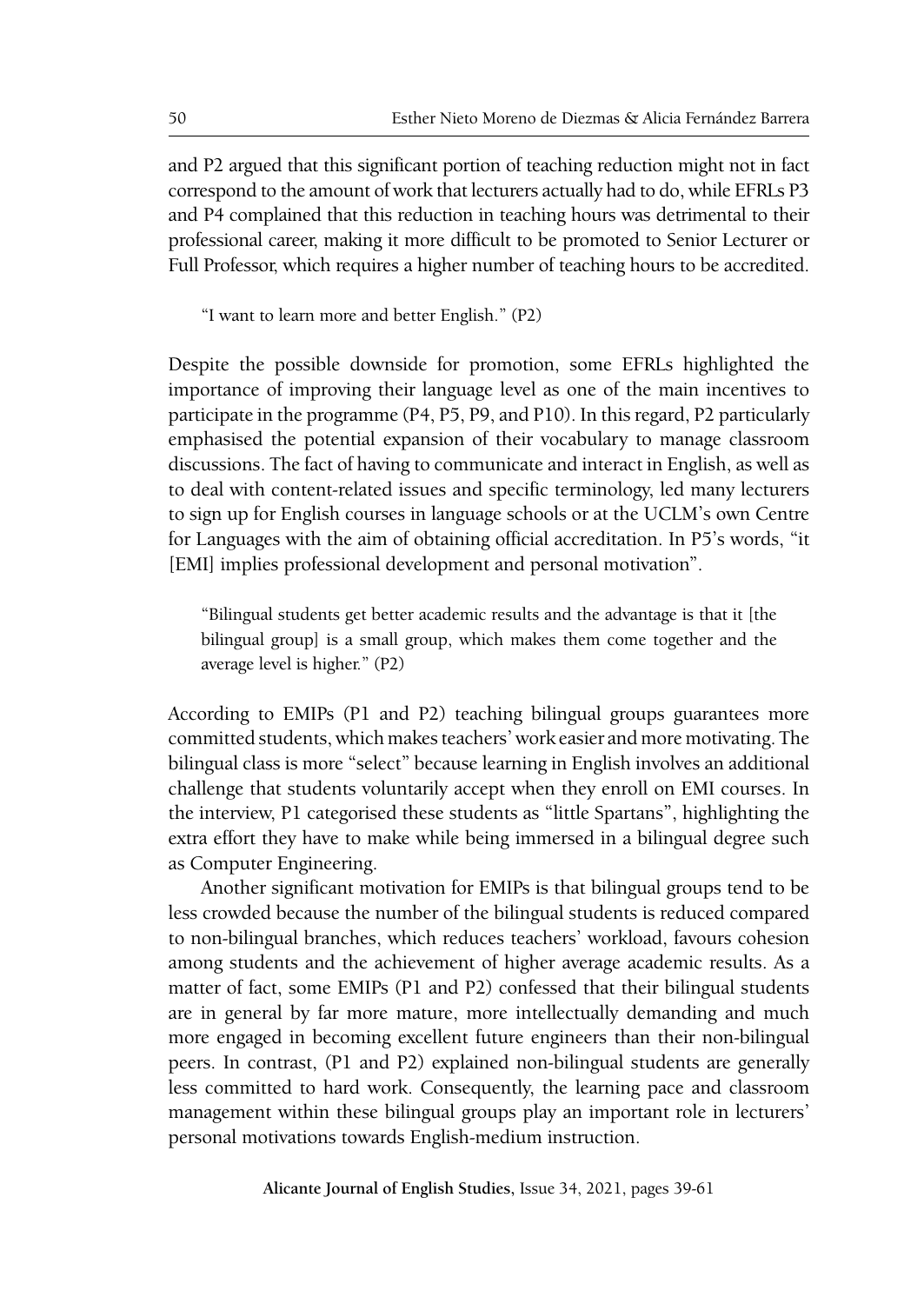"It promotes a positive image of our university." (P2)

Zooming out to the faculty/school level, EMI programmes currently carry a symbolic value of prestige, thus attracting an increasingly higher number of students than in previous years. According to these EMIPs, internationalization initiatives such as EMI programmes promote a positive image of the school at both international and national levels (P1 and P2). Nevertheless, according to some of the interviewees, the possible stress caused by learning in a foreign language at HEIs may initially detract from its potential attractiveness. Despite that, students facing EMI programmes also have the opportunity to overcome their fears and "break out of their comfort zone" (P2).

"It [EMI] increases the number of international students and enables the local students to learn languages." (P19)

Taking into account that most primary and secondary schools in the region have already implemented bilingual education programmes, implementing EMI modules at the UCLM would guarantee the continuity of language learning as part of the students' training in more specific fields of knowledge. According to some SLA experts from the DML, not only does EMI enhance the establishment of international networks due to the increasing number of Erasmus students attracted by EMI programmes, but it also positively benefits local students in terms of language learning ("internationalization at home").

From the point of view of EMIPs, the effects of the implementation of EMI at the UCLM may lead to international quality accreditations that would result in higher scores in competitive rankings. Additionally, a wider range of EMI courses would be useful not only to attain international purposes but also to comply with the aforementioned "internationalization at home", as SLA experts stated in the interview (P19 and P20), which would also promote language learning for local and regional students.

# *5.2. Language proficiency*

"There are two types of lecturers: those who have lost their fear of English and those who haven't." (P6)

At the UCLM lecturers seem to have varying perceptions regarding the necessary language awareness and language proficiency required for lecturers to access EMI programmes. This is why it is crucial to integrate the three perspectives adopted in this study: EMIPs, EFRLs, and SLA experts.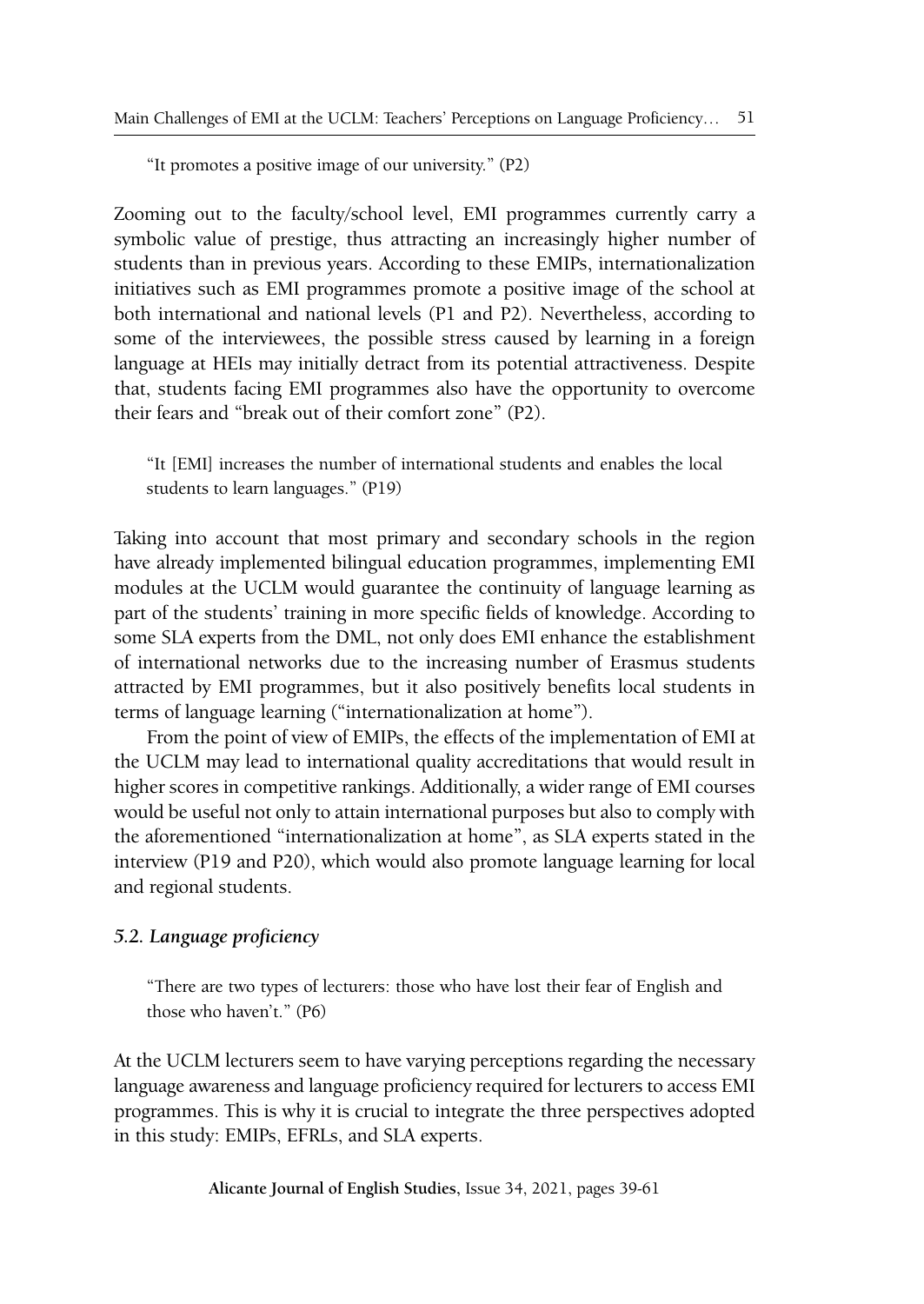In terms of language mastery, the challenges that EMI programmes entail provoke fear, anxiety and uncertainty among EFRLs. According to P3, "it is necessary to take fear out of people". It seems that lecturers are beginning to lose these negative feelings towards the English language thanks to the implementation of such EMI plans.

On the one hand, EFRLs find the language issue both a challenge and an obstacle. In most cases, personal investment in language learning entails an extra emotional cost, which drives lecturers to increasing feelings of insecurity and disempowerment. Although most EFRLs are officially accredited (B1 or B2), many claimed that they lacked specific content language. They therefore felt that they would need training before starting EMI in terms of material preparation and proof-reading and in-service feedback on their practice by an EMI expert (P3). In this regard, the English Friendly initiative is likely to be "the first step to gradually implement subjects in English" (P6), thus supporting lecturers to lose their fear of the English language.

# "It is not important to make phonetic mistakes." (P1)

On the other hand, whereas EFRLs are aware of their language limitations, EMIPs do not consider that the language issue is a fundamental obstacle for instruction through English. EMIPs often openly acknowledged that their command of the language of instruction "is not perfect English" (P1) because they are not language experts. Consequently, "it is accepted to make mistakes and correct them" (P2), meaning that subject expert lecturers in EMI are generally not particularly concerned about making pronunciation or grammar mistakes in their oral communication. Their objective is not to teach English; "We are not language teachers" (P1) and "students do not wish to learn English" (P1) either, but only to be able to understand the content delivered in English. According to these EMIPs, what is important is to be able to communicate in an effective way using disciplinary discourse. This shared conception of what being an EMI lecturer entails in terms of language expertise puts having a native-like command of English into a second place in terms of teaching practice.

However, EMIPs are worried in terms of accuracy when dealing with written language, where errors are less ephemeral. They consider it crucial to have their teaching materials revised and corrected by a native-English speaking language assistant. Similarly, they explicitly stated that they expect high levels of accuracy from their students in written tasks. As a result, a focus on form is more typical in written material, whereas a focus on meaning is the main strategy for oral explanations and interactions.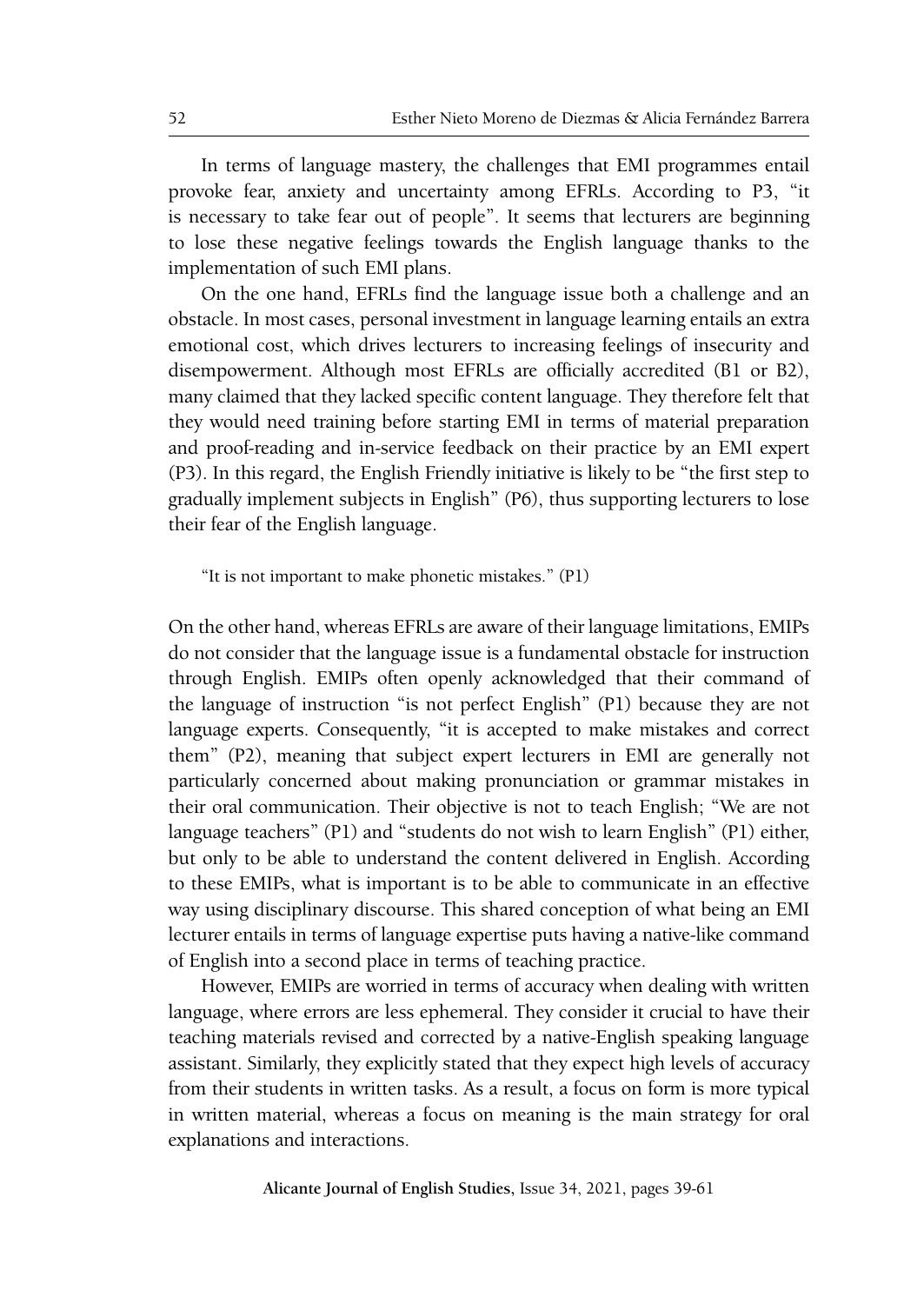"I don't know how to transmit the same empathy in English as I do in Spanish." (P2)

P1 and P2 declared they have made a great investment in obtaining the English language official accreditation. After a three-year-period devoted to learning English on different courses, P1 said they felt more self-confident when delivering their lectures. Taking a more critical stance, these EMIPs are well aware of the fact that a lack of fluency and poor command of the language affects not only their teaching performance, but also the emotional connection with their students. As they stated in the interview, they tend to rely on disruptive discourse strategies such as using humour (i.e. telling jokes) in their Spanish lectures to create empathy with their students. In contrast, P2 barely uses such techniques in English due to their English level. In this way, EMI reduces their spontaneity, and their emotional links with students (Doiz et al. 2019).

"Students do not feel they have a high enough level of English." (P8)

Whereas EMIPs claimed that students' comprehension problems derived from content-related issues rather than insufficient language proficiency, the experience of EFRLs differs significantly. According to them, one of the most dominant obstacles to implementing bilingual degrees in their faculties was the low English level of students. According to P9, only around 5%-7% of the total number of their students can deal with instruction in English and the majority "are not motivated to learn in English." Similarly, P5 declared that "students find it difficult to read academic texts even in Spanish." In both cases (P9 and P5), their attempts to start including some of the content materials in English were considered fruitless given their students' poor language skills and low motivation towards English language learning.

# *5.3. Methodology and teacher training*

"It is not all about translating the whole subject into English; it is important to adapt the methodology and, to do so, training is needed." (P7)

One of the most controversial issues that emerged in the interviews was the lack of teacher training and methodology to adequately deliver EMI lectures. According to Doiz and Lasagabaster (2018), using English (as a second language) for instruction involves a more demanding learning process, and EFRLs unanimously shared the same opinion about the pedagogical needs that EMI entails and the importance of teacher training actions.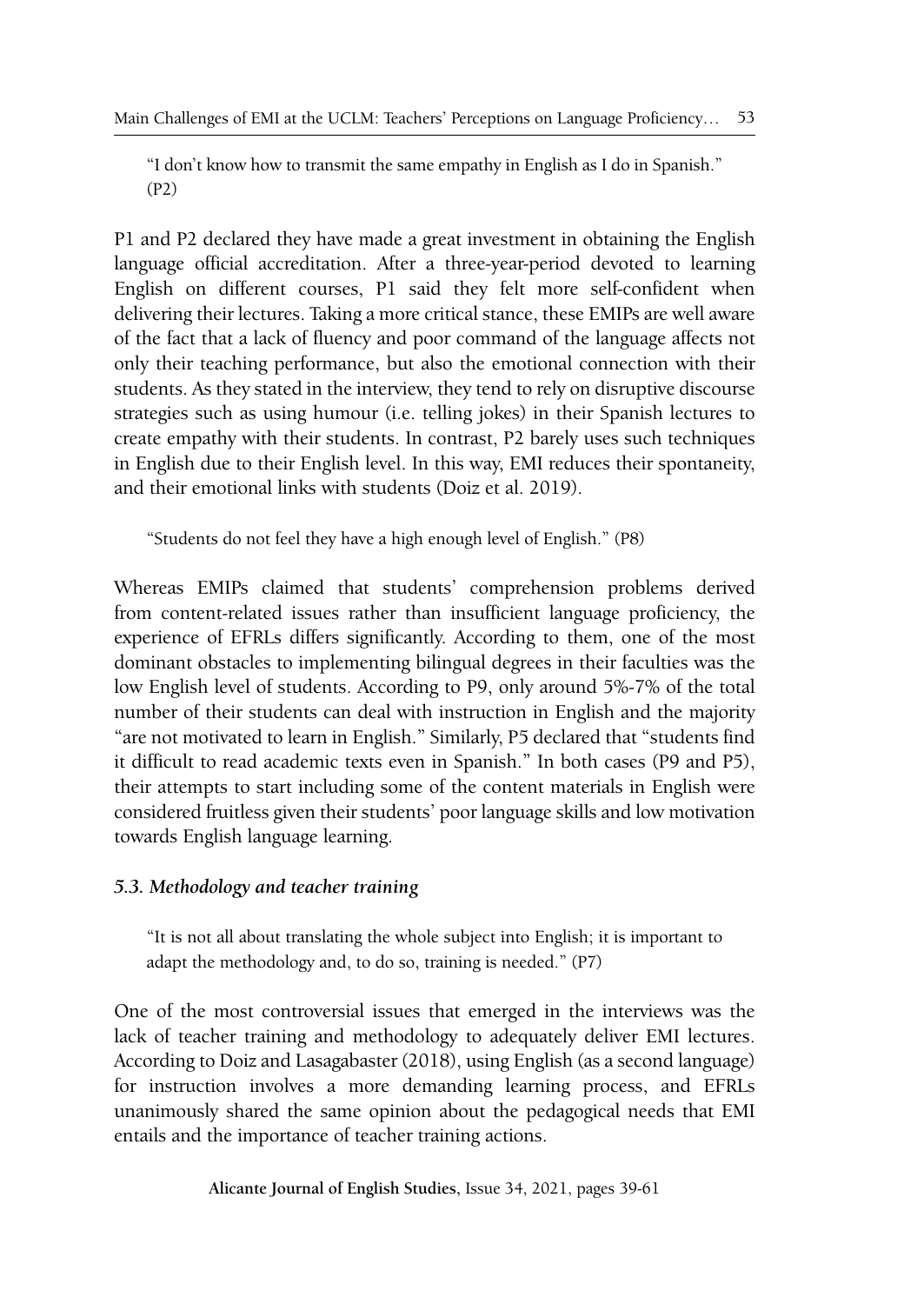On the one hand, P7 stated that the most complex part of teaching in English is not material preparation but how to use materials and to assess content knowledge; "it is important to change the methodology and that is why we need training", they claimed. On the other hand, P3 suggested that it would be good to have a supervisor with previous EMI experience to train novice lecturers during their first year as EMI staff. These EMI supervisors would provide beginners with feedback about their teaching materials and suggest pedagogical strategies to use in the classroom, which may well function as a reflective practice process. By contrast, EFRLs (P8 and P7) claimed that implementing EMI in their subjects (Geography and Mathematics) would imply restructuring their subjects completely, for which they would need to change the methodology used, and to receive continuous training including personalised tutorials.

"It would be a real mess to teach in English." (P10)

In addition, EFRLs consider that teaching their subject in English would be unfeasible in terms of student-teacher ratio and linguistic training. According to P10, the main requirements to facilitate teaching through English are reducing the number of students per group and being provided with an English expert assistant who can help "to practise pronunciation." In this regard, these EFRLs find native-English-speaking language assistants a very useful resource in the classroom. Interestingly, in terms of oral language accuracy, EFRLs' insecurities contrast with EMIPs' self-confidence regardless of the language limitations or competence that each person has. In addition, EFRLs complained that, apart from methodology training (both with respect to techniques, resources and materials), what they also need is their school administration's approval and support to assist and guide them in successfully implementing EMI programmes.

"There is no difference between the Spanish and the English model." (P1)

Unlike EFRLs, EMIPs' conception about using English for instruction considers that it does not differ much from the traditional methodology used in mainstream courses. The two of the EMI lecturers interviewed claimed that "there are no special changes regarding the natural process taking place when dealing with the task of teaching a new subject" (P1). In fact, according to them, teaching preparation and academic results are no different in EMI and non-EMI classes.

More often than not these lecturers say they use English resources to prepare their teaching material in the field of Computer Engineering. Paradoxically, in the bilingual subjects, they may have to translate into English information previously translated from English into Spanish. As a consequence, "EMI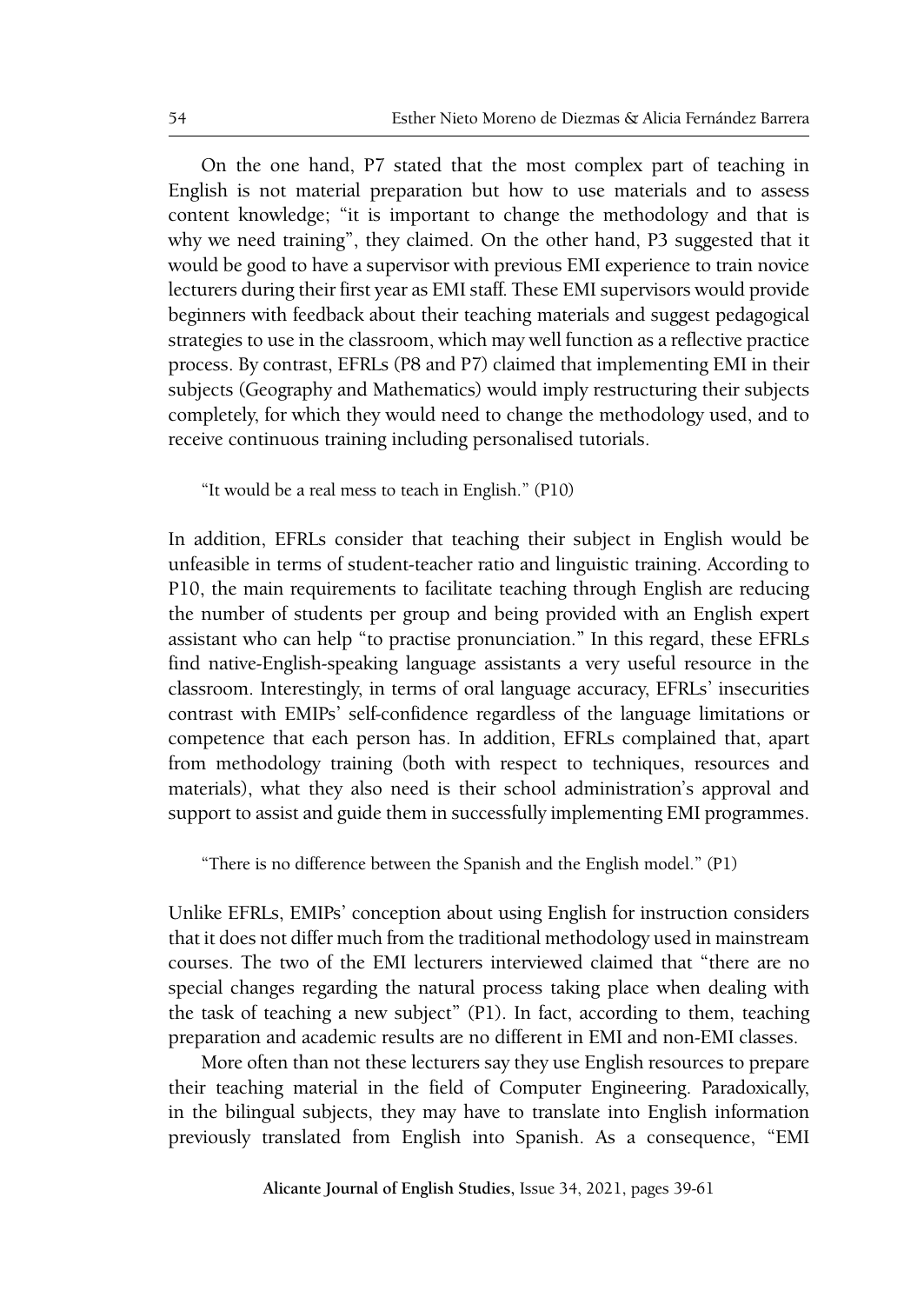becomes something natural" (P1) and requires much less effort on the part of both lecturers and students, who are used to working in English.

"The initial effort to prepare content subjects is huge, but later it is only necessary to update the materials or make new tests." (P2)

When asked about the difficulties of teaching content through English, EMIPs confessed that the only problems that may arise are content-related ones, in which case Spanish is used to clarify confusing concepts. In this regard, translanguaging is used as a scaffolding strategy, and reveals a degree of methodological awareness on the part of these lecturers in terms of the challenges of EMI.

Showing a critical stance towards their own teaching practice in terms of methodology, P2 emphasised that the courses they received at the Centre for Languages of the UCLM helped them linguistically only in general terms and lacked a pedagogical dimension. In this regard, as language schools and the UCLM's Centre for Languages were the only resources for teacher training, the relevant bodies within the UCLM decided to provide lecturers with native-Englishspeaker language assistants as a support for novice EMI teachers, particularly to help with the preparation of materials and the pronunciation of key language.

"Language assistants have not been a useful tool." (P1)

Despite being supported by native-English-speaking language assistants, EMI lecturers did not consider this resource essential for their teaching practice: "English is secondary, so native assistants do not work; it would be necessary to train them" (P1). On the contrary, P2 assessed this resource positively in the first two years after they started their EMI lectures, since their materials were thoroughly checked by the language assistant taking into account languagerelated issues. However, as the interviewee stated, "from the third year onwards, the materials had very few changes" (P2), which led to the language assistant providing conversation sessions with students. What they both emphasised in the interview is that, although they consider themselves proficient enough in the second language, their English lacks classroom management discourse and subject-specific language. In this regard, P2 talked about the need for a link between three dimensions: content, language, and methodology. As an alternative to this proposal, P3 highlighted the importance of suitable training being provided by both the Department of Modern Languages and SLA experts in order to motivate teaching staff to engage in an EMI training programme. In the same vein, lecturers from the Department of Modern Languages emphasised the paramount importance of implementing methodological changes to effectively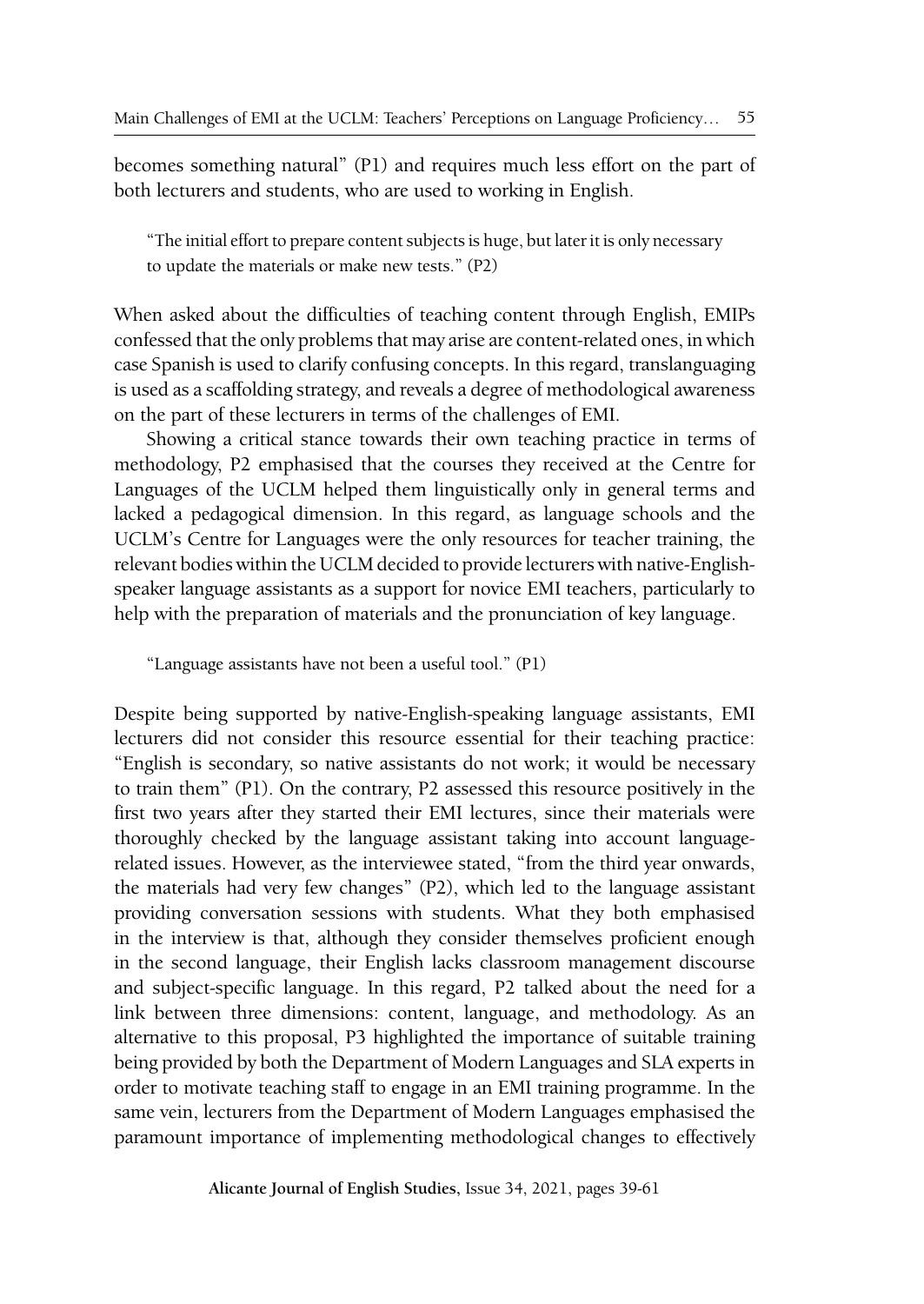teach and learn in a foreign language, and the evaluation process in EMI programmes was one of their particular concerns. They unanimously highlighted the importance of establishing specific criteria for both language and content.

In light of all the needs that both EMIPs and EFRLs asserted in the interviews, it was agreed that an EMI training action plan should be developed with the collaboration of the Centre for Languages and experts in bilingual education. This plan would therefore align with the global demands on internationalization programmes at HEIs and suit the current needs at the UCLM in terms of pedagogical support and specific language training.

# *5.4. Teacher provision and commitment*

"There is a lack of permanent teaching staff at the beginning of the academic year and you cannot commit yourself." (P7)

Along with the multiple challenges detected in terms of incentives, language and methodological issues, teacher provision emerged as a major concern. The lack of employment stability is detrimental to an effective EMI implementation, and "it would be necessary to count on really committed lecturers" (P11).

According to P7, the most effective measure to start implementing EMI in their faculty is to increase the number of teaching staff within the university in order to, on the one hand, reduce the ratio of students in classes—dividing a cohort of students on a course into two or more smaller groups—and, on the other, to allow EMI lecturers to commit themselves to the EMI programme well before the start of term in order to give them time to prepare their teaching. For these EFRLs, there was a strong feeling that "there is no support from the UCLM" (P8).

Most participants also agreed that what EMI implementation needs so as to be fully successful at the UCLM is commitment and engagement on the part of both the institution itself—providing a consistent framework with standardised guidelines and the staff involved. In addition, these lecturers also called for recognition from the university and national agencies, including improving employment conditions for these teachers. Due to the paucity of institutional policies regulating the implementation of EMI at the UCLM, participants shared their concerns about teacher provision and, more specifically, the duration of a lecturer's commitment to EMI. According to P1 and P2, based on their previous experience, since EMI lecturers are not obliged to teach within the programme for any specified time and can withdraw at any time, the continuity of these programmes therefore depends on lecturers' personal and professional engagement with the "EMI cause". As a consequence, the lack of a proper legal framework defining EMI implementation at the UCLM would, in their opinion, eventually put these programmes at risk.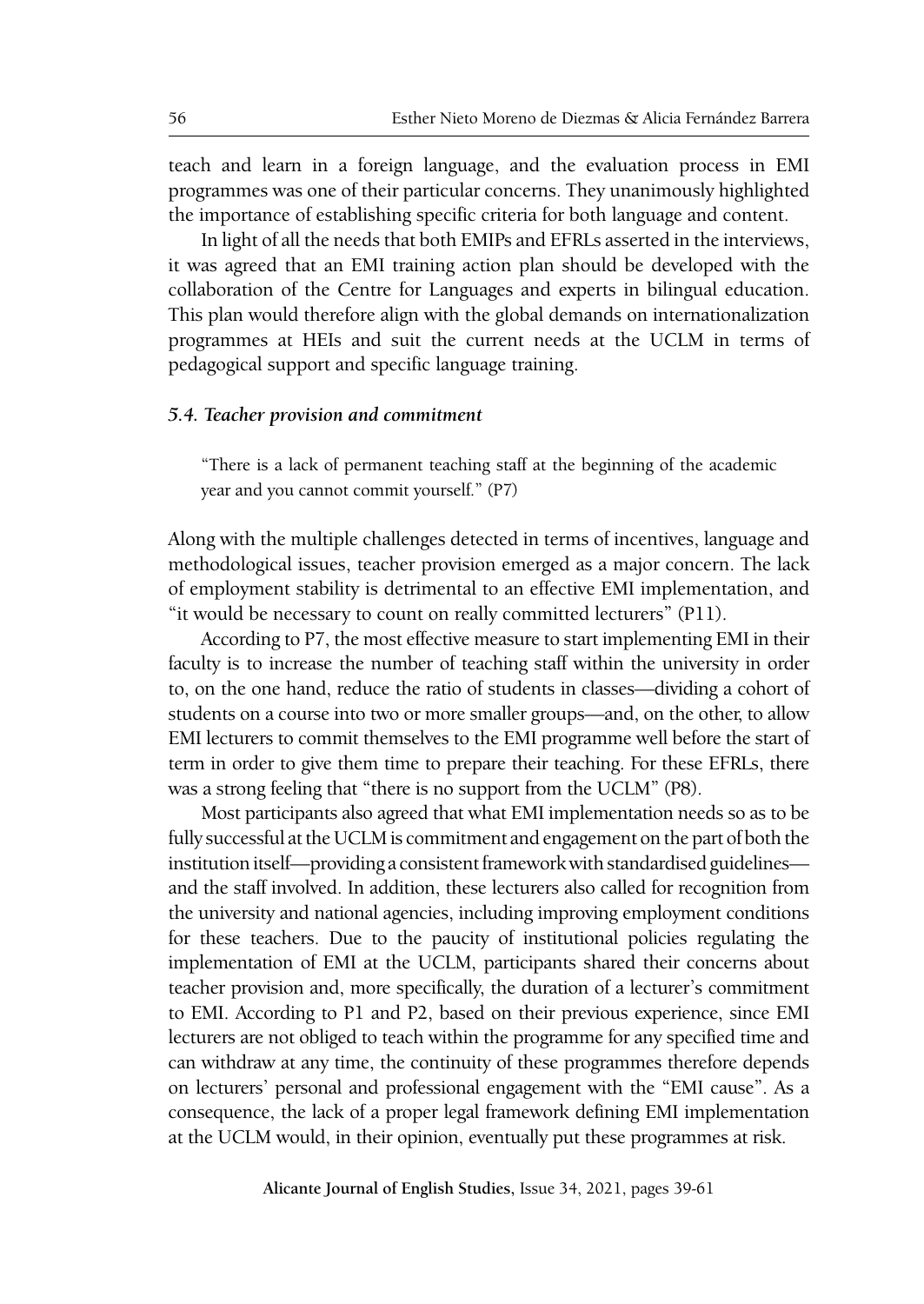These actions, along with the support of the different schools at UCLM including restructuring measures, would mean a further step towards improving the quality of the current internationalization attempts and help the UCLM in its quest to obtain higher ranking.

# **6. Conclusions and Pedagogical Recommendations**

This study attempted to uncover lecturers' perspectives on the overriding challenges EMI entails, within the context of the UCLM. Participants' insights shed light on various aspects of EMI that could be of interest for policy makers, practitioners and researchers.

The development of EMI at the UCLM is still in its infancy, with only two bilingual Bachelor's and five bilingual Master's degrees. The results of the interviews conducted indicated a number of difficulties which have presumably hampered the more rapid growth of the bilingual approach. These drawbacks are mainly related to incentives for lecturers to join the bilingual programme, anxieties about their language proficiency, the perceived inadequacy of teacher training, teacher recruitment and commitment in the programme.

On the bright side, although institutional incentives are considered limited, and in spite of the personal investment EMI involves, lecturers feel EMI provides better teaching conditions in terms of access to students who are more motivated, have a more mature approach and are more proficient in their level of English. Interestingly, whereas subject lecturers interested in EMI (i.e., EFRLs) expressed multiple fears in regard to their training in language proficiency and methodological strategies, EMI practitioners felt more self-confident, particularly once their teaching materials had been revised by a native-English-speaker language assistant and they assume that their command of English is sufficient to communicate the contents of the subject being taught.

The first recommendation to be drawn from these results is that actions should be implemented to overcome the fears of lecturers who are interested in EMI, via a comprehensive teacher training plan. Indeed, this anxiety about having the language and pedagogic skills to make the transition into EMI appears to be the Achilles' heel of the EMI programme at the UCLM. There are no training courses to accredit lecturers' skills before starting to implement EMI and provide them with the necessary language and pedagogical tools. This fact negatively impacts the recruitment of potential EMI lecturers, as accreditation EMI courses might attract more teachers interested in this approach. The Centre for Languages of the UCLM provides general language courses, and even courses specifically designed for EMI, but its pedagogical input is incidental at best. This indicates that in-service teacher training is another area for improvement, in light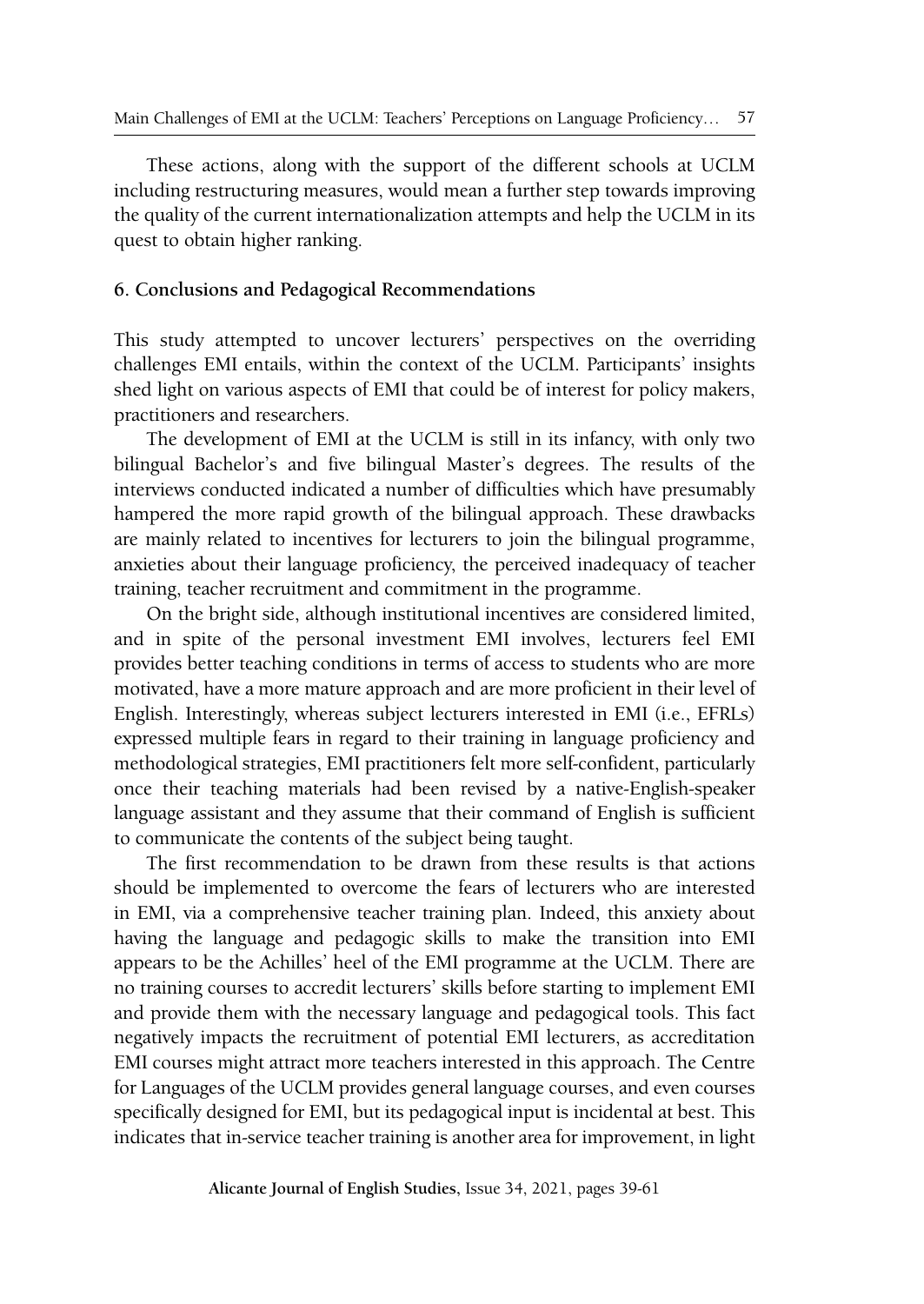of the training needs highlighted by lecturers, who want specific EMI courses with training in technical language, classroom language, informal language and in bilingual teaching methodologies. Similarly, the implementation of a supervision plan, as suggested by some of the participants, could be an optimal solution provided that the supervisors are experts in language learning and in bilingual methodology, and not simply native English speakers.

In turn, EMI lecturer recruitment and commitment emerged as areas of concern for the success of the programme long term. There is a need for permanent teachers with a bilingual profile along with measures, which currently do not exist, to ensure they do not withdraw quickly or unexpectedly from EMI. Behind this lack of regulations, one of the main shortcomings to be overcome is the need to establish at the UCLM a Language/Multilingual Policy Plan which includes a specific protocol for EMI. This protocol should provide comprehensive guidelines related to teacher recruitment and commitment. Similarly, teaching EMI classes should be appropriately stimulated with effective incentives for teachers, as well as including an effective teacher training plan comprising an accreditation system to teach in English, and in-service support with a supervision scheme. This plan should be sufficiently promoted and disseminated via the university website and among the university community. In sum, all these multilingual actions along with the support of the various bodies of UCLM involved, along with restructuring measures, would be a great step towards improving the quality of current attempts of internationalization and UCLM obtaining a higher ranking.

# **Works Cited**

- Airey, John. 2011. "The Disciplinary Literacy Discussion Matrix: A Heuristic Tool for Initiating Collaboration in Higher Education." *Across the Disciplines* 8 (3). Retrieved from: <https://wac.colostate.edu/docs/atd/clil/airey.cfm>. [Accessed online on June 5, 2020]
- —. 2012. "I Don't Teach Language. The Linguistic Attitudes of Physics Lecturers in Sweden." *AILA Review* 25: 64-79. <https://doi.org/10.1075/aila.25.05air>
- —. 2020. "The content lecturer and English-medium instruction (EMI): Epilogue to the special issue on EMI in higher education." *International Journal of Bilingual Education and Bilingualism* 23(3): 340-346. [https://doi.org/10.1080/13670050](https://doi.org/10.1080/13670050.2020.1732290) [.2020.1732290](https://doi.org/10.1080/13670050.2020.1732290)
- Bazo, Plácido, Aurora Centellas, Emma Dafouz, Alberto Fernández, Dolores González and Víctor Pavón. 2017. Documento Marco de Política Lingüística para la Internacionalización del Sistema Universitario Español. CRUE Universidades Españolas.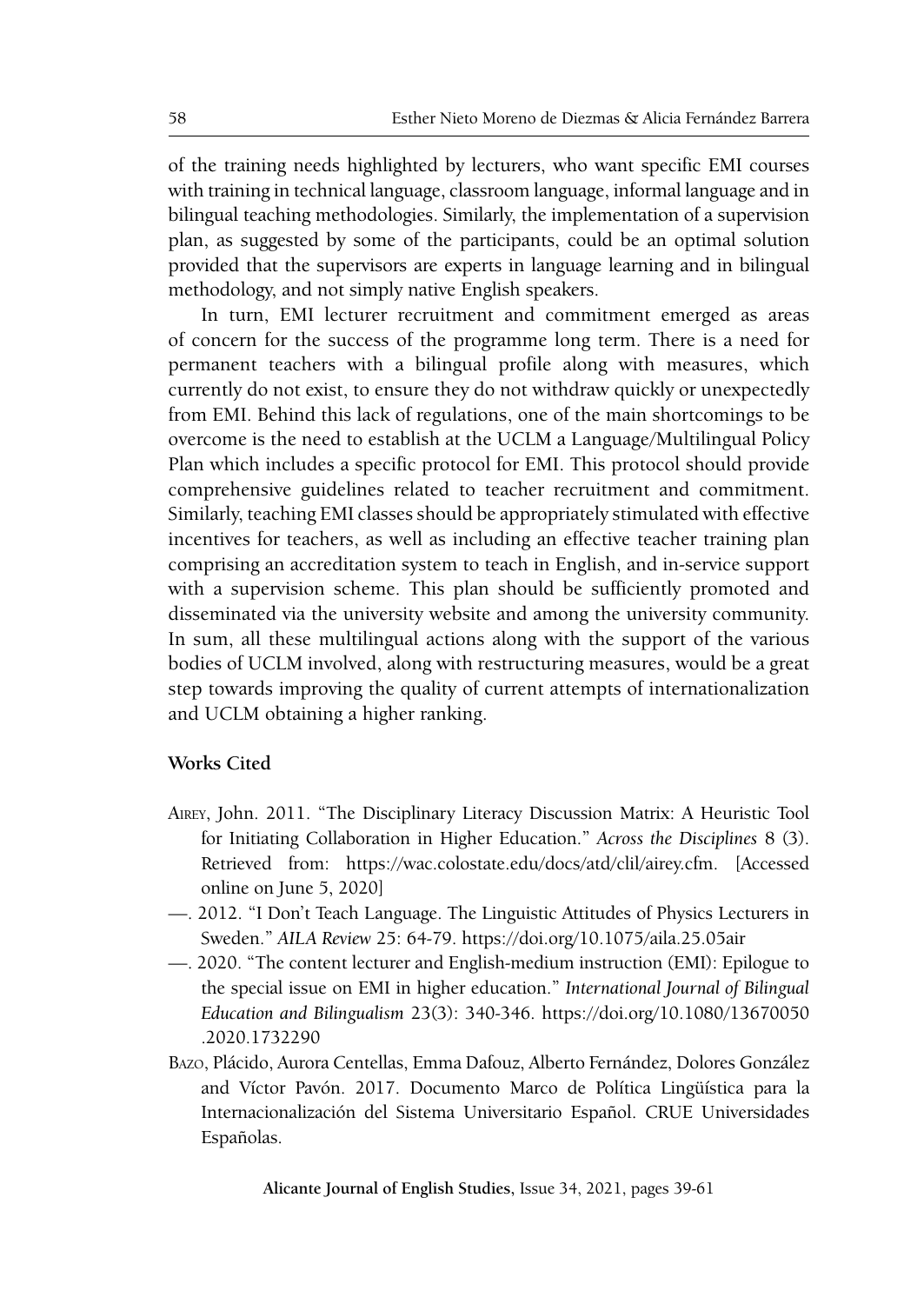- Bologna declaration. "The Bologna Declaration of 19 June 1999: Joint Declaration of the European Ministers of Education". Retrieved from [http://www.ehea.](http://www.ehea.info/media.ehea.info/file/Ministerial_conferences/02/8/1999_Bologna_Declaration_English_553028.pdf) [info/media.ehea.info/file/Ministerial\\_conferences/02/8/1999\\_Bologna\\_](http://www.ehea.info/media.ehea.info/file/Ministerial_conferences/02/8/1999_Bologna_Declaration_English_553028.pdf) Declaration English 553028.pdf [Accessed online on June 4, 2020]
- Bolton, Kingsley and Maria Kuteeva. 2012. "English as an academic language at a Swedish university: Parallel language use and the 'threat' of English." *Journal of Multilingual and Multicultural Development* 33(5): 429-447. [https://doi.org/10.1](https://doi.org/10.1080/01434632.2012.670241) [080/01434632.2012.670241](https://doi.org/10.1080/01434632.2012.670241)
- Copland, Fiona and Angela Creese. 2015. *Linguistic ethnography: Collecting, analysing and presenting data*. London: Sage Publications. [https://doi.](https://doi.org/10.4135/9781473910607) [org/10.4135/9781473910607](https://doi.org/10.4135/9781473910607)
- Cors, Josep Maria. 2013. "Introducing English-medium instruction at the University of Lleida, Spain: Intervention, beliefs and practices." In Doiz, Lasagabaster and Sierra, eds. 2013, 106-127. <https://doi.org/10.21832/9781847698162-010>
- Dafouz, Emma. 2018. "English-medium instruction and teacher education programmes in Higher Education: Ideological forces and imagined identities at work". *International Journal of Bilingual Education and Bilingualism* 21(5): 540– 552.<https://doi.org/10.1080/13670050.2018.1487926>
- Dafouz, Emma, Kevin Haines and Joanne Pagèze. 2019. "Supporting Educational Developers in the Era of Internationalised Higher Education: Insights from a European Project." *International Journal of Bilingual Education and Bilingualism* 23(3): 326-339.<https://doi.org/10.1080/13670050.2019.1651818>
- Dearden, Julie. 2014. *English as a medium of instruction-a growing global phenomenon*. British Council.
- Doiz, Aintzane and David Lasagabaster. 2020. "Dealing with language issues in English-medium instruction at university: A comprehensive approach." *International Journal of Bilingual Education and Bilingualism* 23(3): 257-262. <https://doi.org/10.1080/13670050.2020.1727409>
- —. 2018. "Teachers' and students' second language motivational self system in English: Medium Instruction: A qualitative approach." *TESOL Quarterly* 52(3): 657-679. <https://doi.org/10.1002/tesq.452>
- Doiz, Aintzane, Lasagabaster, David and Pavón, Víctor. 2019. "The integration of language and content in English-medium instruction courses. Lecturers' beliefs and practices." *Ibérica: Revista de la Asociación Europea de Lenguas para Fines Específicos* 38: 151-176.
- Doiz, Aintzane, David Lasagabaster and Juan Manuel Sierra, eds. 2013. *Englishmedium instruction at universities: Global challenges*. Bristol: Multilingual matters. <https://doi.org/10.21832/9781847698162>
- Drljača, Margić and Irena Vodopija-Krstanović. 2015. "Introducing EMI at a Croatian university: Can we bridge the gap between global emerging trends and local challenges?" In: Slobodanka, Hultgren and Jensen 2015, 43-60.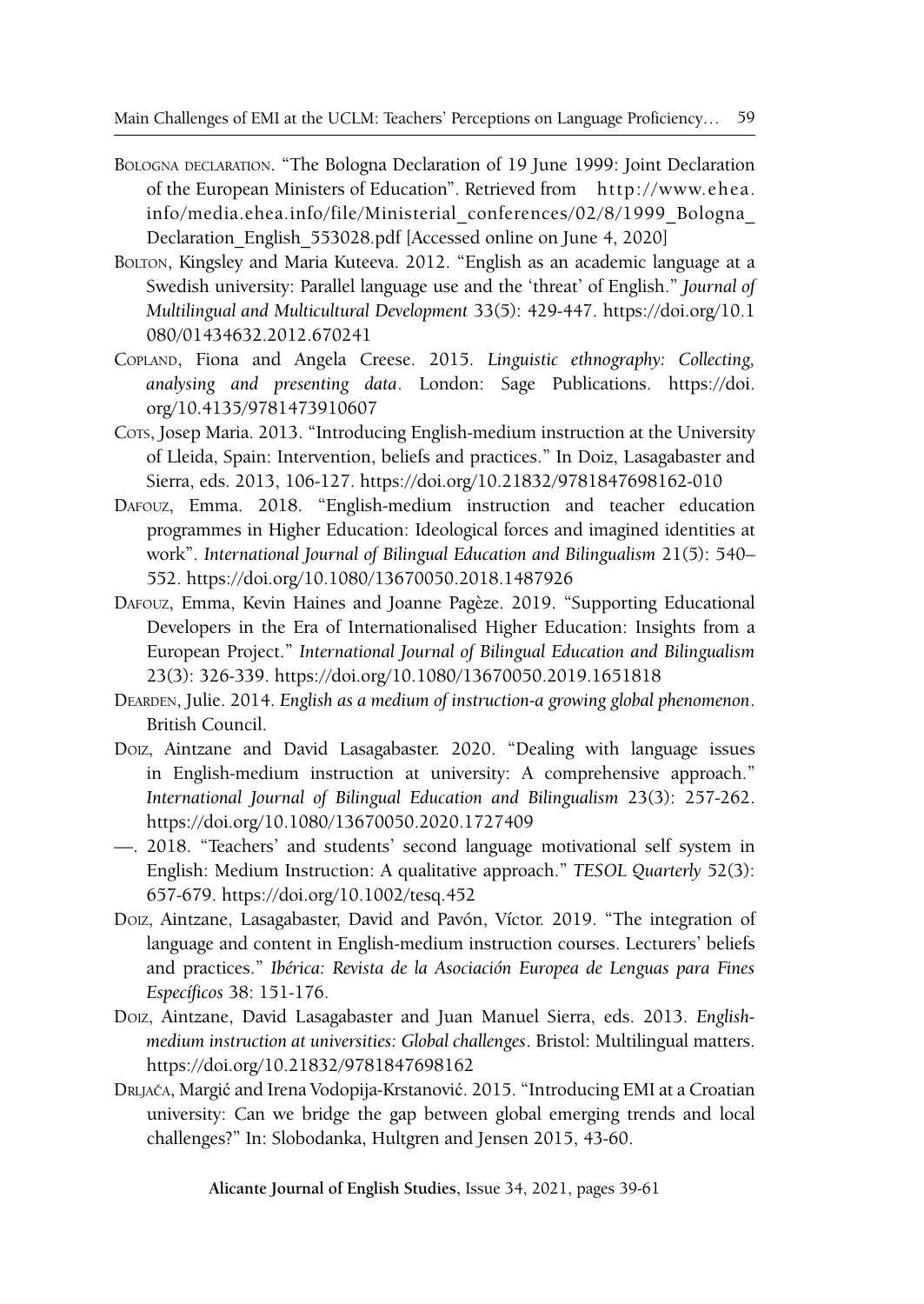- Farrel, Thomas S. C. 2019. "Professional development through reflective practice for English-medium instruction (EMI) teachers." *International Journal of Bilingual Education and Bilingualism* 23(3): 277-286. [https://doi.org/10.1080/13670050](https://doi.org/10.1080/13670050.2019.1612840) [.2019.1612840](https://doi.org/10.1080/13670050.2019.1612840)
- Gómez-Parra, María Elena and Cristina Aránzazu Huertas Abril, eds. 2020. *Handbook of Research on Bilingual and Intercultural Education*. Hershey, Pennsylvania: IGI-Global.<https://doi.org/10.4018/978-1-7998-2588-3>
- González-Álvarez, Dolores. 2020. "Languages and internationalization. Strategies and policies". In González-Álvarez and Rama-Martínez 2020, 10-28.
- González-Álvarez, Dolores and Esperanza Rama-Martínez, eds. 2020. *Languages and the Internationalisation of Higher Education*. Cambridge Scholars Publishing.
- Gröblinger, Katharina. 2017. "What are the benefits and challenges of EMI in (international) study programs at UAS in Austria?" Paper presented at Forschungsforum Der Österreichischen Fachhochschulen: Research, Innovation, Value. University of Applied Sciences, April 2017. Austria: Forschungsforum der Österreichischen Fachhochschulen, [http://ffhoarep.fh](http://ffhoarep.fh-ooe.at/bitstream/123456789/956/1/Panel_114_ID_218.pdf)[ooe.at/bitstream/123456789/956/1/Panel\\_114\\_ID\\_218.pdf](http://ffhoarep.fh-ooe.at/bitstream/123456789/956/1/Panel_114_ID_218.pdf) [Accessed online on June 1, 2020]
- Heller, Monica. 2008. "Doing ethnography". In Wei and Moyer, 249-262. Oxford: Blackwell. <https://doi.org/10.1002/9781444301120.ch14>
- Leask, Betty. 2015. *Internationalizing the Curriculum*. Abingdon: Routledge. [https://](https://doi.org/10.4324/9781315716954) [doi.org/10.4324/9781315716954](https://doi.org/10.4324/9781315716954)
- Macaro, Ernesto. 2019. "Exploring the role of language in English medium instruction".
- *International Journal of Bilingual Education and Bilingualism* 23(3): 263-276. [https://](https://doi.org/10.1080/13670050.2019.1620678) [doi.org/10.1080/13670050.2019.1620678](https://doi.org/10.1080/13670050.2019.1620678)
- Macaro, Ernesto, Samantha Curle, JacK Pun, Jiangsha An and Julie Dearden. 2018. "A systematic review of English medium instruction in higher education." *Language Teaching* 51(1): 36-76. <https://doi.org/10.1017/S0261444817000350>
- Ministry of Education, Culture and Sport (MECD). 2014. *Estrategia para la Internacionalización de las Universidades Españolas*. Retrieved from: http:// www.mecd.gob.es/educacion-mecd/dms/mecd/educacion-mecd/areaseducacion/universidades/politica-internacional/estrategia-internacionalizacion/ EstrategiaInternacionalizaci-n-Final.pdf. [Accessed on June 6, 2020]
- Nieto Moreno de Diezmas, Esther. 2020. "Literacy Development in L1 in Bilingual Education: Evidence from Research on CLIL in Primary School." In Gómez-Parra and Huertas Abril 2020, 383-407. [https://doi.org/10.4018/978-1-7998-2588-3.](https://doi.org/10.4018/978-1-7998-2588-3.ch016) [ch016](https://doi.org/10.4018/978-1-7998-2588-3.ch016)
- O'Dowd, Robert.2018. "The training and accreditation of teachers for English medium instruction: An overview of practice in European universities." *International*